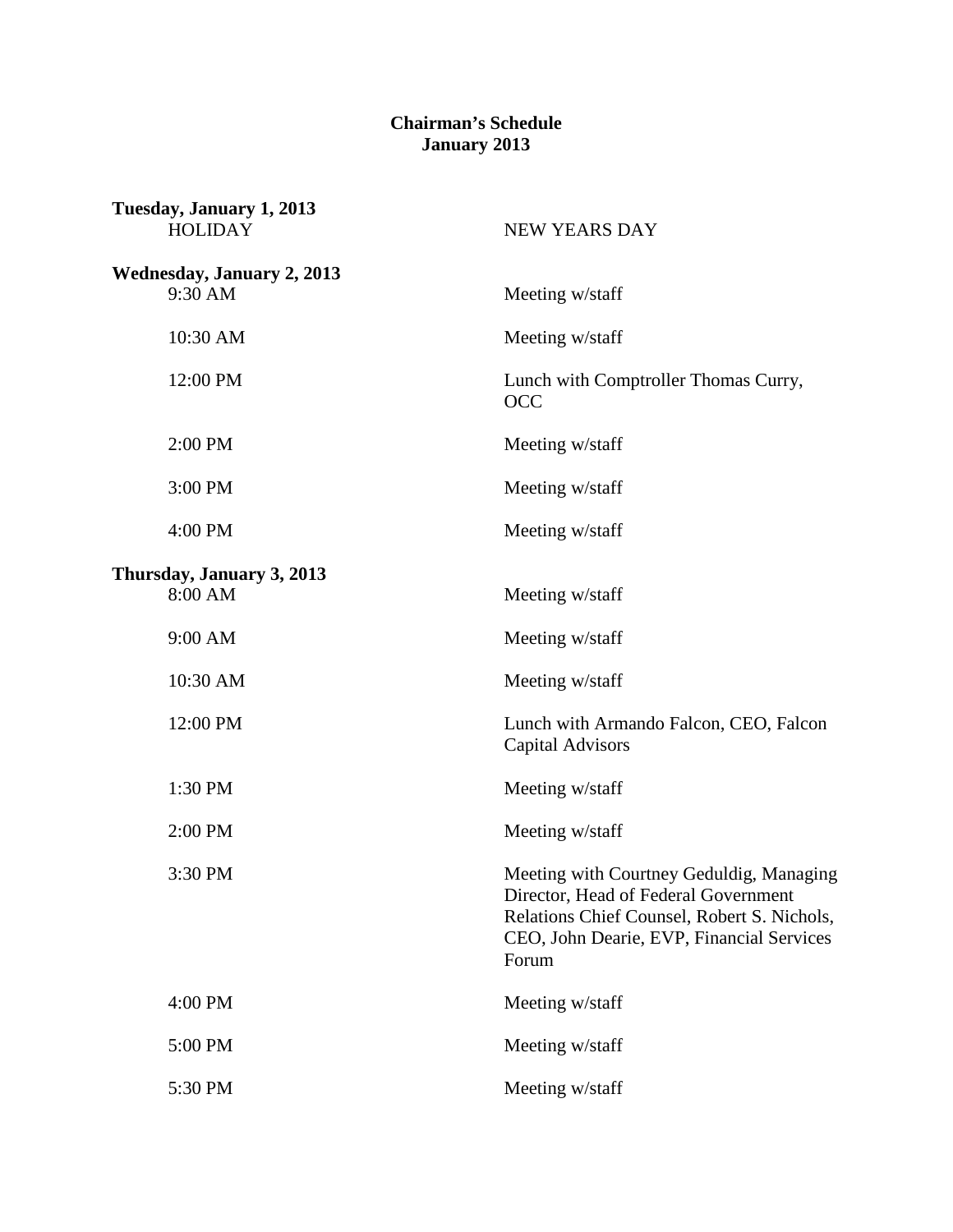| Friday, January 4, 2013              |                                                                        |
|--------------------------------------|------------------------------------------------------------------------|
| 8:30 AM                              | Breakfast with Vice Chairman Hoenig,<br><b>FDIC</b>                    |
| 10:00 AM                             | Meeting w/staff                                                        |
| 11:00 AM                             | Meeting w/staff                                                        |
| 12:00 PM                             | Lunch with Governor Dan Tarullo, FRB,<br>Comptroller Thomas Curry, OCC |
| 3:00 PM                              | Meeting w/staff                                                        |
| 4:00 PM                              | Meeting w/staff                                                        |
| 4:30 PM                              | Meeting w/staff                                                        |
| Saturday, January 5, 2013<br>5:45 PM | Flight to Zurich, Switzerland                                          |
| Sunday, January 6, 2013<br>1:00 PM   | Attend: Meeting of the Governors and<br>Heads of Supervision (GHOS)    |
| Monday, January 7, 2013<br>3:15 PM   | Arrive at Dulles Airport                                               |
| 4:30 PM                              | Meeting w/staff                                                        |
| 5:00 PM                              | Meeting w/staff                                                        |
| Tuesday, January 8, 2013<br>11:00 PM | Meeting w/staff                                                        |
| 12:00 PM                             | Lunch with John Dugan, Partner, Covington<br>& Burling, LLP            |
| 1:30 PM                              | Meeting w/staff                                                        |
| 2:30 PM                              | Meeting w/staff                                                        |
| 3:30 PM                              | Meeting w/staff                                                        |
| 4:30 PM                              | Meeting w/staff                                                        |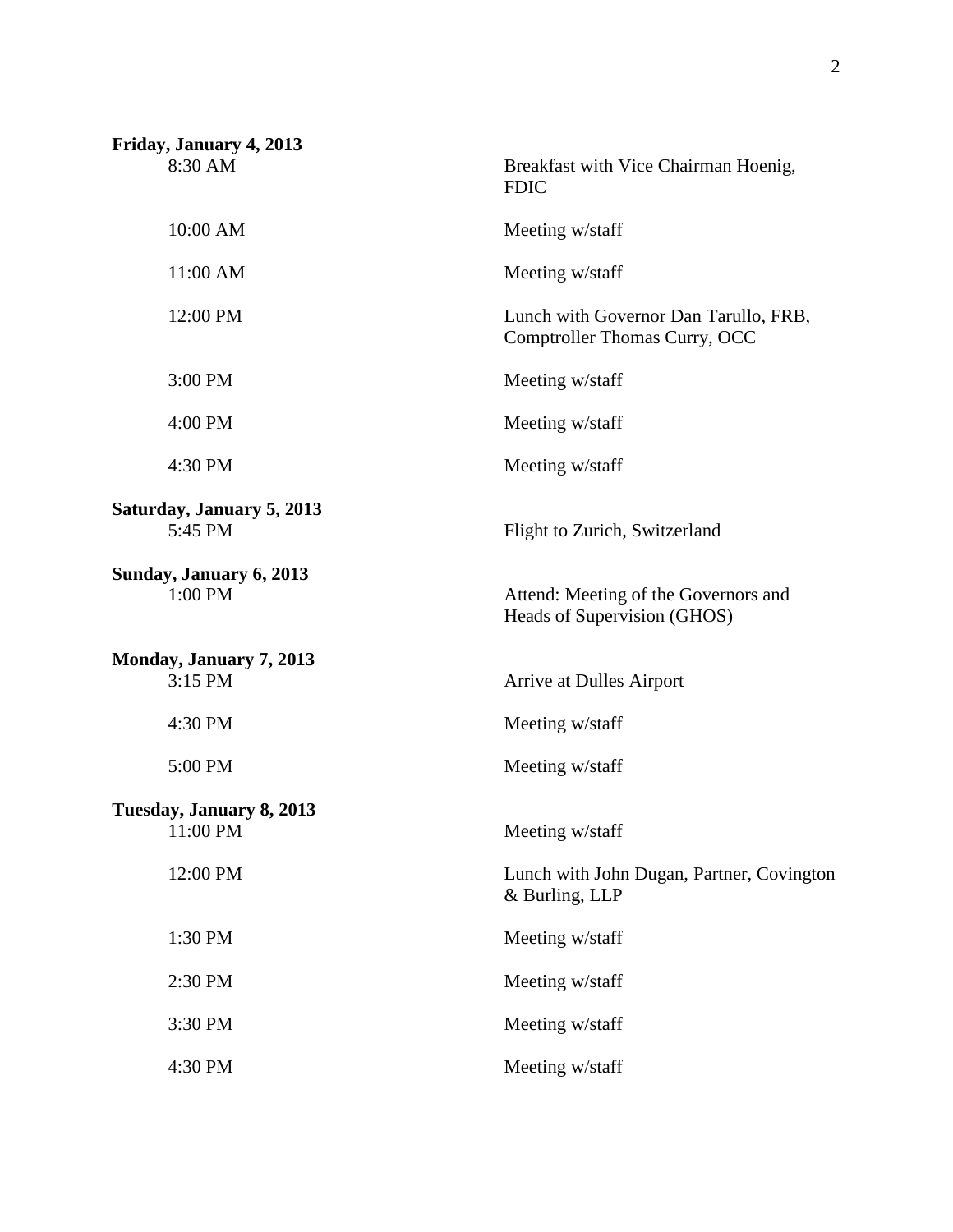| 5:00 PM                           | Meeting with Martin Dickson, Reporter,<br><b>Financial Times</b>                      |
|-----------------------------------|---------------------------------------------------------------------------------------|
| <b>Wednesday, January 9, 2013</b> |                                                                                       |
| 8:30 AM                           | <b>Breakfast with Governor Sarah Bloom</b><br>Raskin, FRB                             |
| 9:30 AM                           | Meeting w/staff                                                                       |
| 10:45 AM                          | Meeting w/staff                                                                       |
| 11:00 AM                          | Meeting w/staff                                                                       |
| 12:00 PM                          | Lunch with Jonathan Fiechter, Deputy<br>Director, International Monetary Fund<br>(MF) |
| 1:30 PM                           | Meeting w/staff                                                                       |
| 2:30 PM                           | Meeting w/staff                                                                       |
| 3:00 PM                           | Meeting w/staff                                                                       |
| 3:30 PM                           | Meeting w/staff                                                                       |
| 4:00 PM                           | Meeting with Brian Moynihan, President<br>and CEO, Bank of America                    |
| 4:30 PM                           | Meeting w/staff                                                                       |
| 5:00 PM                           | Meeting w/staff                                                                       |
| 5:30 PM                           | Meeting w/staff                                                                       |
| <b>Thursday January 10, 2013</b>  |                                                                                       |
| 8:00 AM                           | Meeting w/staff                                                                       |
| 8:30 AM                           | Breakfast with Vice Chairman Hoenig,<br><b>FDIC</b>                                   |
| 9:30 AM                           | Meeting w/staff                                                                       |
| 10:00 AM                          | Meeting w/staff                                                                       |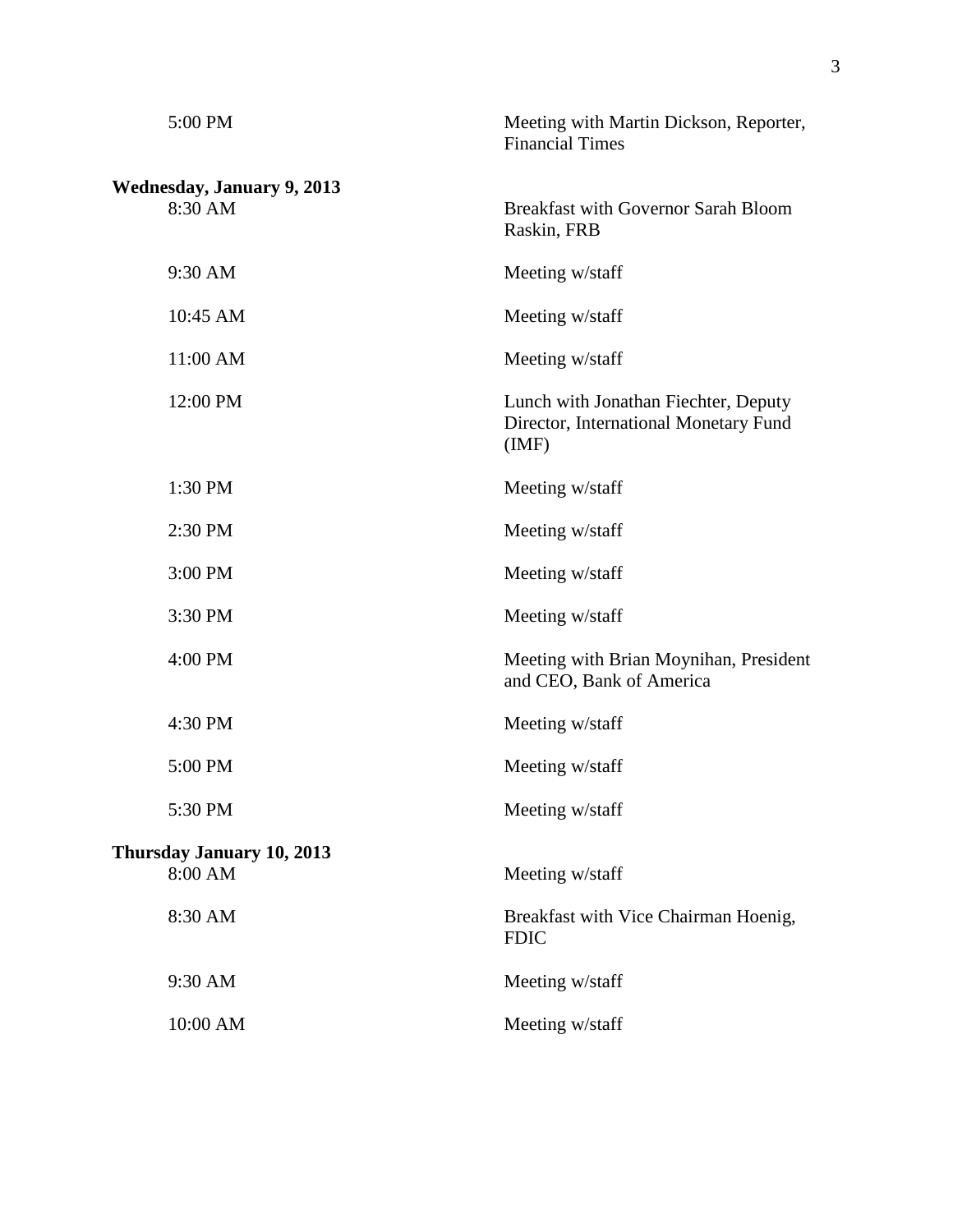| 12:00 PM                            | Lunch with Charles Yi, Chief Counsel,<br>Senate Banking, Housing, and Urban Affairs<br>Committee |
|-------------------------------------|--------------------------------------------------------------------------------------------------|
| 1:00 PM                             | Meeting w/staff                                                                                  |
| 3:00 PM                             | Meeting with Michael Beresik, Senior<br>Policy Director, House Financial Services                |
| 3:30 PM                             | Meeting w/staff                                                                                  |
| 4:00 PM                             | Meeting w/staff                                                                                  |
| 4:30 PM                             | Meeting w/staff                                                                                  |
| 5:00 PM                             | Meeting w/staff                                                                                  |
| 6:30 PM                             | Attend Dinner for Mary Schapiro at<br>Treasury                                                   |
| Friday, January 11, 2013            |                                                                                                  |
| 9:30 AM                             | Meeting w/staff                                                                                  |
| 10:00 AM                            | Meeting w/staff                                                                                  |
| 11:30 AM                            | Meeting w/staff                                                                                  |
| 12:00 PM                            | Meeting w/staff                                                                                  |
| 12:30 PM                            | Lunch with Didem Nisanci, Chief of Staff,<br>Securities and Exchange Commission (SEC)            |
| 2:30 PM                             | Meeting w/staff                                                                                  |
| 3:30 PM                             | Meeting w/staff                                                                                  |
| 4:00 PM                             | Meeting w/staff                                                                                  |
| 4:30 PM                             | Meeting w/staff                                                                                  |
| Monday, January 14, 2013<br>9:00 AM | Meeting w/staff                                                                                  |
| 9:30 AM                             | Meeting w/staff                                                                                  |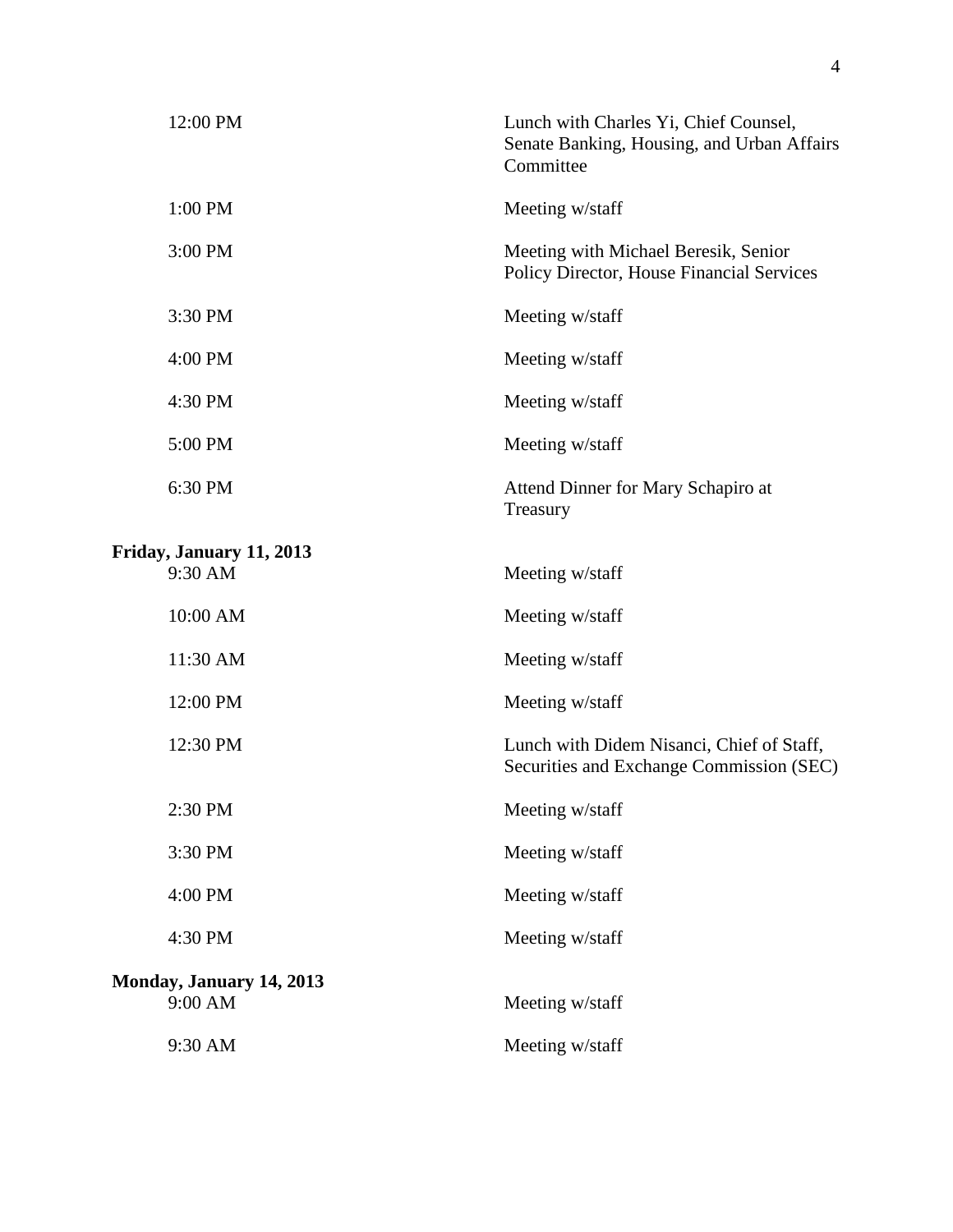| Meetings with International Monetary Fund,<br>(MF)                                                                     |
|------------------------------------------------------------------------------------------------------------------------|
| Lunch with Ceyla Pazarbasioglu, Deputy<br>Director, Monetary and Capital Markets,<br>International Monetary Fund (IMF) |
| Meeting w/staff                                                                                                        |
| Meeting w/staff                                                                                                        |
| Meeting w/staff                                                                                                        |
| Meeting w/staff                                                                                                        |
|                                                                                                                        |
| Meeting w/staff                                                                                                        |
| FDIC Board of Directors Meeting                                                                                        |
| Lunch with Governor Elizabeth Duke, FRB                                                                                |
| Meeting w/staff                                                                                                        |
| Meeting w/staff                                                                                                        |
| Meeting with Vice Chairman Hoenig, FDIC                                                                                |
| Meeting w/staff                                                                                                        |
|                                                                                                                        |
| Depart FDIC to New York City                                                                                           |
| Remarks: Systemic Risk Council Luncheon                                                                                |
| Depart New York City to Washington DC                                                                                  |
| Meeting w/staff                                                                                                        |
| Meeting w/staff                                                                                                        |
|                                                                                                                        |
| Meeting w/staff                                                                                                        |
| Meeting w/staff                                                                                                        |
|                                                                                                                        |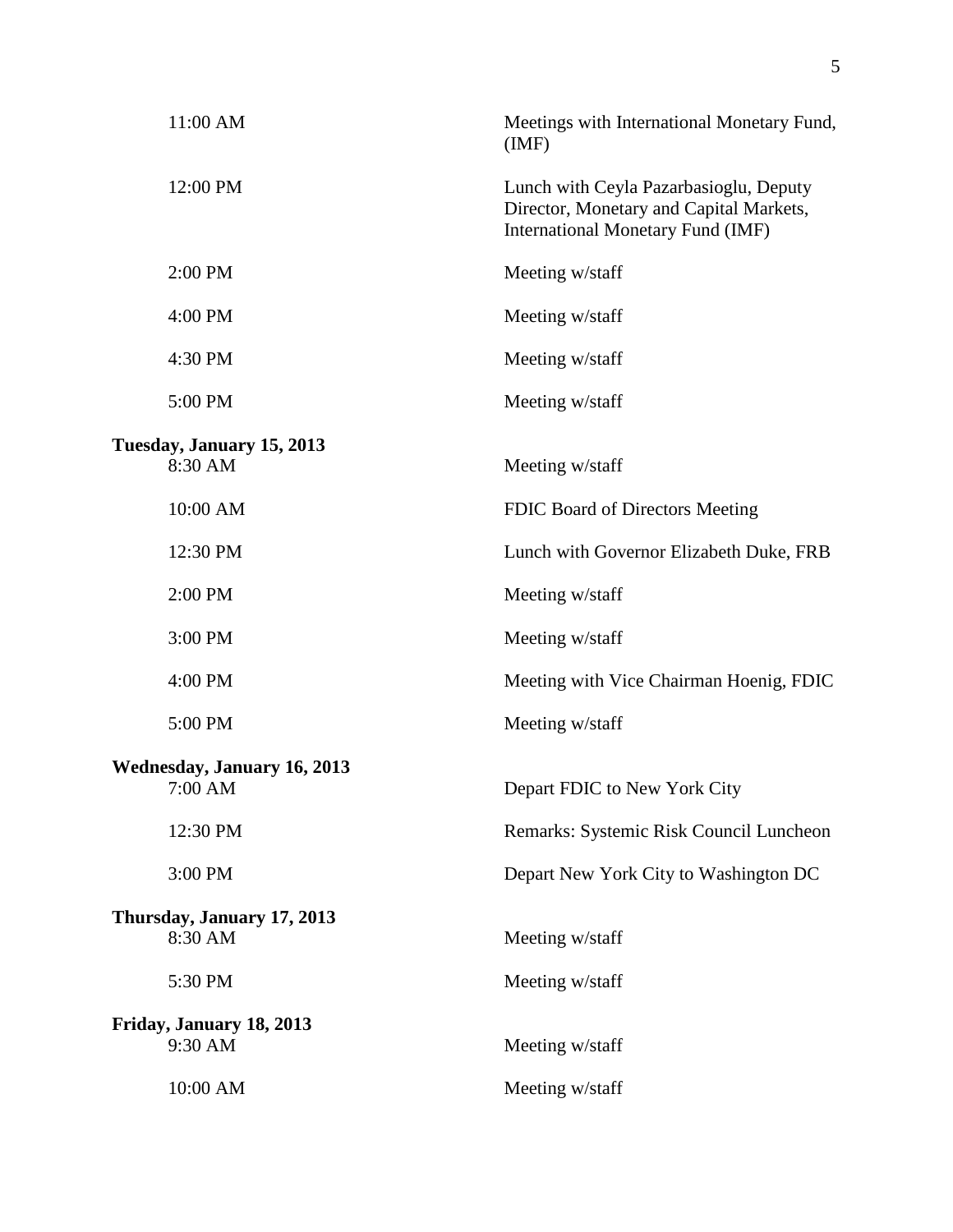| 10:30 AM                                                | Meeting w/staff                                                                                |
|---------------------------------------------------------|------------------------------------------------------------------------------------------------|
| 11:00 AM                                                | Meeting w/staff                                                                                |
| 11:30 AM                                                | Meeting w/staff                                                                                |
| 12:15 PM                                                | Meeting w/staff                                                                                |
| 1:00 PM                                                 | Meeting w/staff                                                                                |
| 1:30 PM                                                 | Meeting w/staff                                                                                |
| 2:30 PM                                                 | Meeting w/staff                                                                                |
| <b>Monday, January 21, 2013</b><br><b>Office Closed</b> | Holiday                                                                                        |
| Tuesday, January 22, 2013<br>10:30 AM                   | Meeting w/staff                                                                                |
| 11:00 AM                                                | Meeting w/staff                                                                                |
| 11:30 AM                                                | Meeting w/staff                                                                                |
| 1:00 PM                                                 | Attend: U.S. Treasury Principals<br><b>Interagency Meeting on Volcker Rule</b>                 |
| 4:00 PM                                                 | Meeting w/staff                                                                                |
| 6:00 PM                                                 | Meeting w/staff                                                                                |
| Wednesday, January 23, 2013<br>8:30 AM                  | Breakfast with Larry Parks, Senior Vice<br>President, Federal Home Loan Bank                   |
| 9:30 AM                                                 | Meeting w/staff                                                                                |
| 10:00 AM                                                | Meeting w/staff                                                                                |
| 11:00 AM                                                | Meeting w/staff                                                                                |
| 12:00 PM                                                | Lunch with Philip E. Bechtel, General<br>Counsel, Council of Federal Home Loan<br><b>Banks</b> |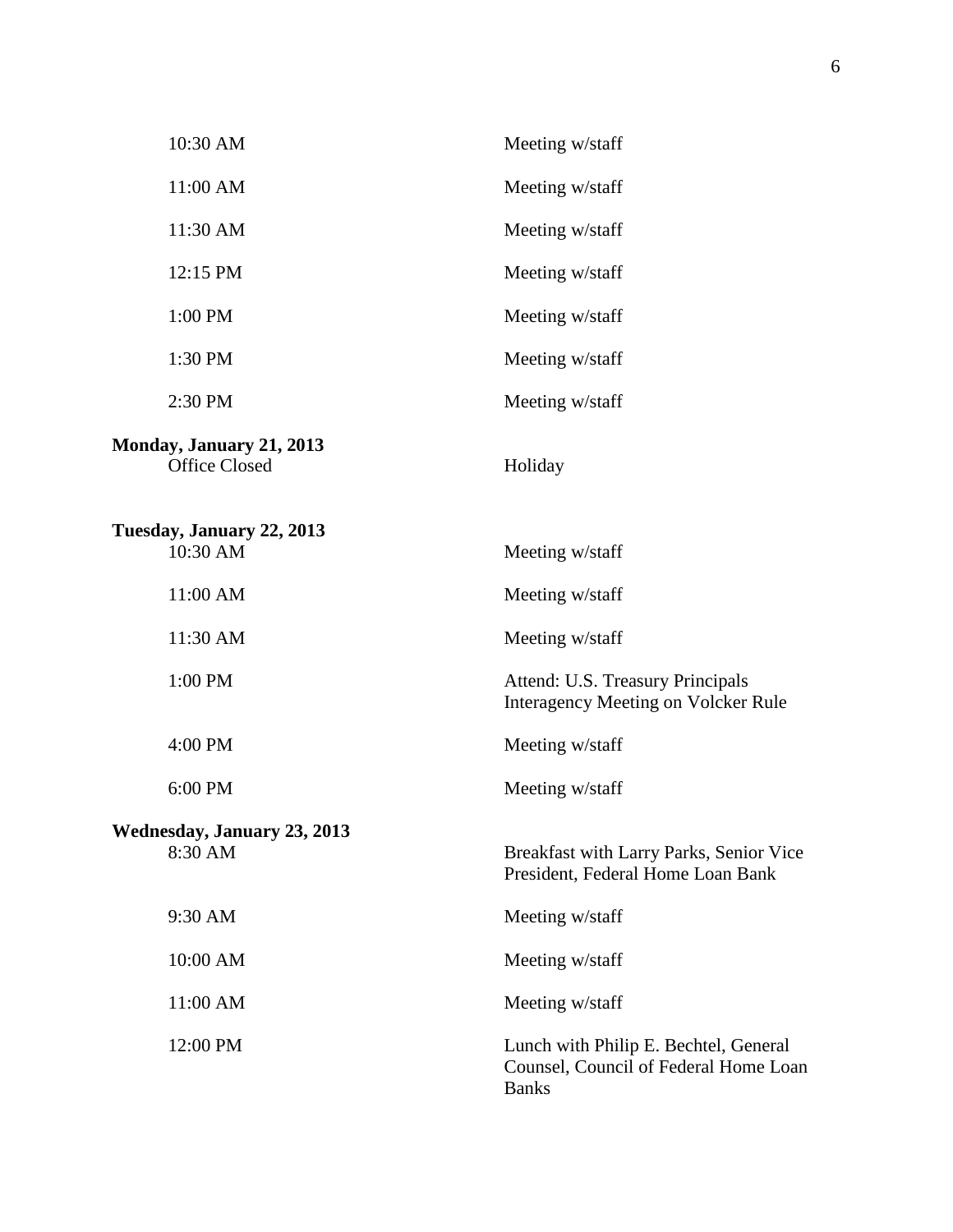| 1:30 PM                               | Meeting w/staff                                                                                                   |
|---------------------------------------|-------------------------------------------------------------------------------------------------------------------|
| 2:00 PM                               | Meeting w/staff                                                                                                   |
| 2:30 PM                               | Meeting w/staff                                                                                                   |
| 3:30 PM                               | Meeting w/staff                                                                                                   |
| 4:30 PM                               | Meeting w/staff                                                                                                   |
| 5:00 PM                               | Meeting w/staff                                                                                                   |
| 5:30 PM                               | Meeting w/staff                                                                                                   |
| Thursday, January 24, 2013<br>9:00 AM | Meeting w/staff                                                                                                   |
| 10:00 AM                              | Meeting with Andrew Bailey, CEO,<br>Matthew Brewis, Private Secretary,<br><b>Financial Services Authority</b>     |
| 11:00 AM                              | Meeting w/staff                                                                                                   |
| 12:30 PM                              | Lunch with Meg Lundsager, Executive<br>Director, International Monetary Fund                                      |
| 2:00 PM                               | Remarks: Martin Luther King Jr, Diversity<br>Observance Event, FDIC                                               |
| 3:30 PM                               | Meeting w/staff                                                                                                   |
| 4:00 PM                               | Meeting w/staff                                                                                                   |
| 5:00 PM                               | Meeting w/staff                                                                                                   |
| Friday, January 25, 2013<br>8:00 AM   | Breakfast with Jeanne Roslanowick, Staff<br>Director/ Chief Counsel, House Financial<br><b>Services Committee</b> |
| 9:00 AM                               | Meeting w/staff                                                                                                   |
| 9:30 AM                               | Meeting w/staff                                                                                                   |
| 10:30 AM                              | Meeting w/staff                                                                                                   |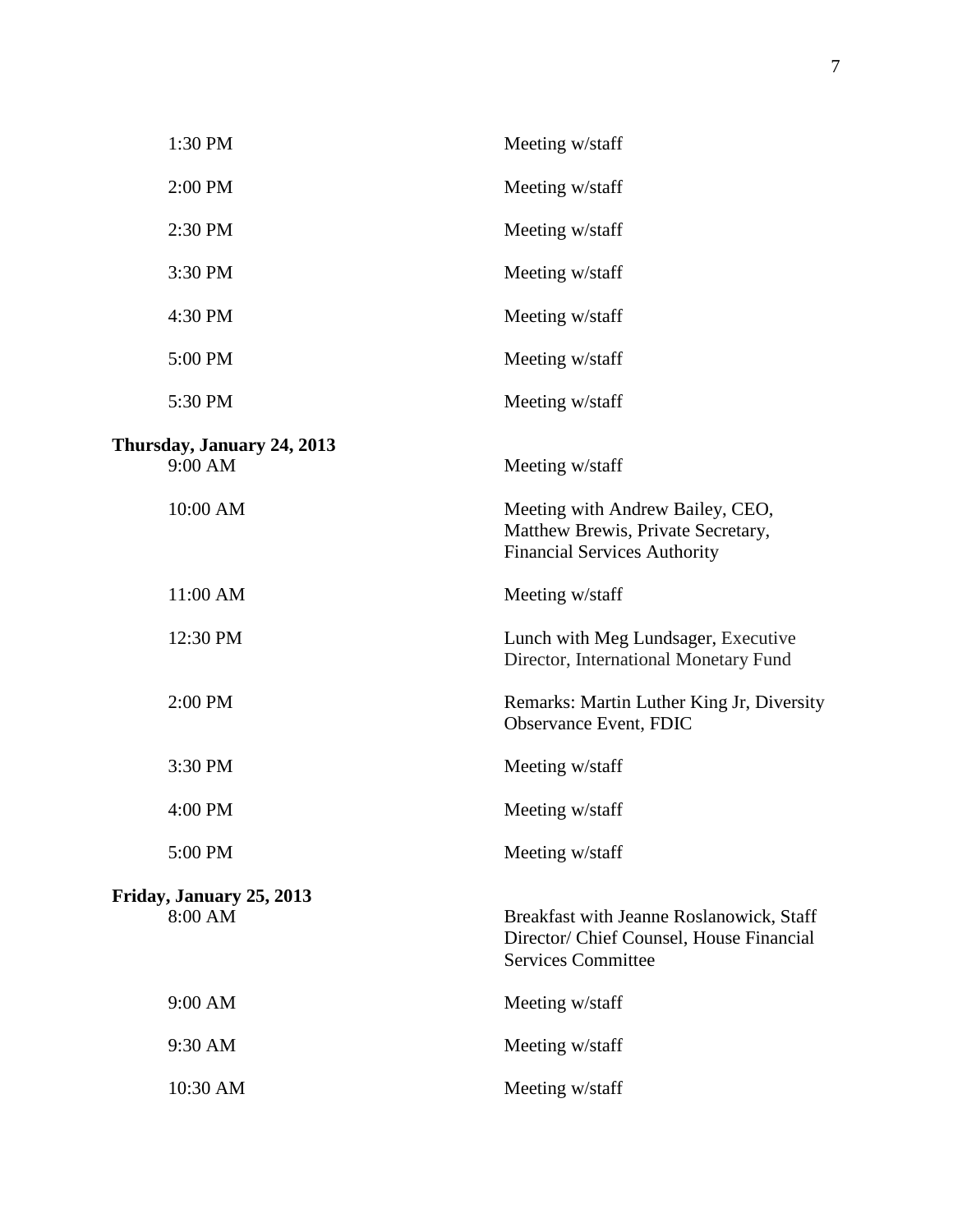| 11:00 AM                                       | Meeting w/staff                                                                                                 |
|------------------------------------------------|-----------------------------------------------------------------------------------------------------------------|
| 12:30 PM                                       | Lunch with Raj Date, Deputy Director,<br><b>Consumer Financial Protection Bureau</b>                            |
| 1:30 PM                                        | Meeting w/staff                                                                                                 |
| 2:00 PM                                        | Meeting w/staff                                                                                                 |
| 3:30 PM                                        | Meeting w/staff                                                                                                 |
| 4:30 PM                                        | Meeting w/staff                                                                                                 |
| <b>Sunday, January 27, 2013</b><br>3:00 PM     | <b>Travel to Zurich</b>                                                                                         |
| Monday, January 28, 2013<br>All Day            | Meetings in Zurich                                                                                              |
| Tuesday, January 29, 2013<br>All Day           | Meetings in Germany with European<br><b>Central Bank Officials</b>                                              |
| <b>Wednesday, January 30, 2013</b><br>11:30 AM | Depart Frankfurt Germany to Washington<br>DC                                                                    |
| 4:00 PM                                        | Meeting w/staff                                                                                                 |
| 5:00 PM                                        | Meeting w/staff                                                                                                 |
| 6:00 PM                                        | Interview with David Hernandez, Student,<br>Princeton                                                           |
| Thursday, January 31, 2013                     |                                                                                                                 |
| 8:00 AM                                        | Breakfast with William Dudley, President<br>and Chief Executive Officer, New York<br>Federal Reserve Bank (FRB) |
| 9:15 AM                                        | Meeting w/staff                                                                                                 |
| 10:30 AM                                       | <b>Attend: Financial Stability Oversight</b><br>Council Principals Meeting, U.S. Treasury                       |
| 12:30 PM                                       | Lunch with Richard Cordray, Acting<br>Director, CFPB                                                            |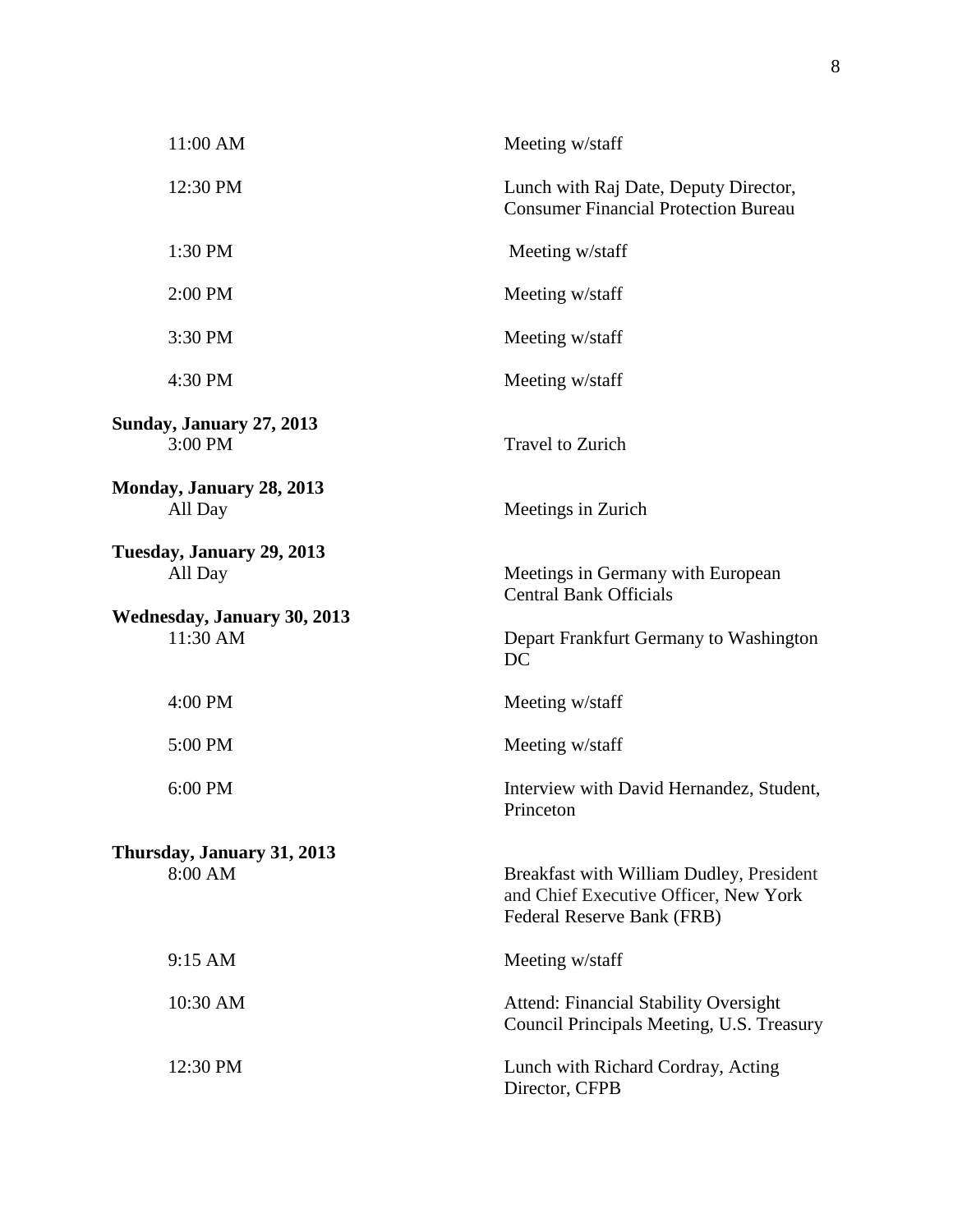| 3:00 PM | Meeting w/staff |
|---------|-----------------|
| 5:00 PM | Meeting w/staff |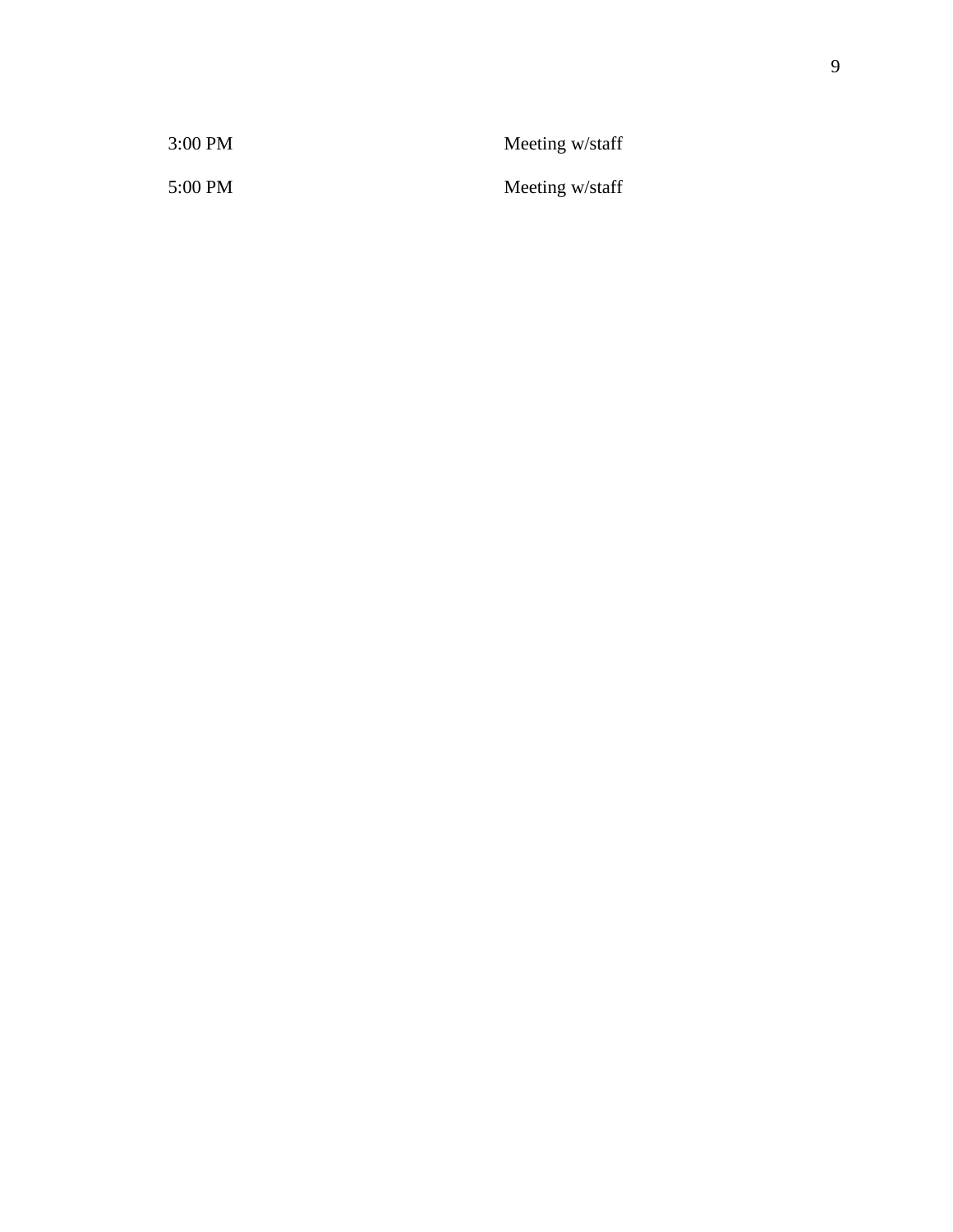## **Chairman's Schedule February 2013**

| Friday, February 1, 2013            |                                                                                                                                          |
|-------------------------------------|------------------------------------------------------------------------------------------------------------------------------------------|
| 9:00 AM                             | Meeting with Laurie Schaffer, Associate<br>General Counsel, Federal Reserve Board<br>(FRB)                                               |
| 10:00 AM                            | Meeting w/staff                                                                                                                          |
| 11:30 AM                            | Meeting w/staff                                                                                                                          |
| 12:00 PM                            | Meeting w/staff                                                                                                                          |
| 12:30 PM                            | Lunch with Director Norton, FDIC                                                                                                         |
| 1:30 PM                             | Meeting w/staff                                                                                                                          |
| 2:00 PM                             | Meeting with Vice Chairman Hoenig, FDIC                                                                                                  |
| 3:00 PM                             | Meeting w/staff                                                                                                                          |
| 3:30 PM                             | Meeting w/staff                                                                                                                          |
| 4:30 PM                             | Meeting w/staff                                                                                                                          |
| 5:00 PM                             | Meeting w/staff                                                                                                                          |
| 5:30 PM                             | Meeting w/staff                                                                                                                          |
| Monday, February 4, 2013<br>8:00 AM | Breakfast with Richard Gregg, Fiscal Assistant<br>Secretary, U.S. Treasury                                                               |
| 9:00 AM                             | Meeting w/staff                                                                                                                          |
| 9:30 AM                             | Meeting w/staff                                                                                                                          |
| 10:00 AM                            | Meeting w/staff                                                                                                                          |
| 11:30 AM                            | Meeting w/staff                                                                                                                          |
| 12:00 PM                            | Lunch with Governor Dan Tarullo, FRB                                                                                                     |
| 1:30 PM                             | Meeting with Ed Clark, CEO, TD Bank Group,<br>Bharat Masrani, CEO, TD Bank, Edward<br>Silverman, Head of TD Bank Government<br>Relations |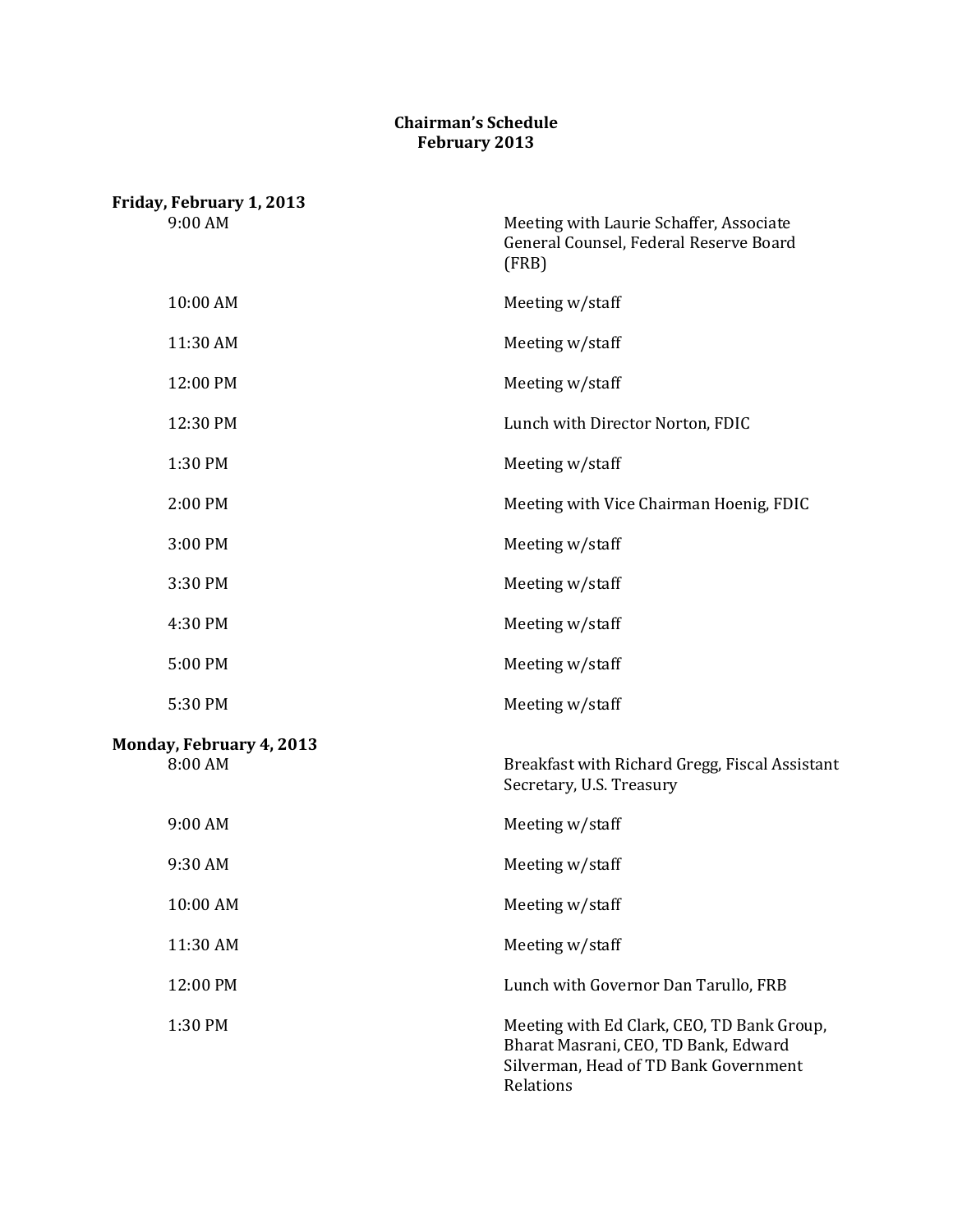| 2:00 PM                            | Meeting w/staff                                                                                                                  |
|------------------------------------|----------------------------------------------------------------------------------------------------------------------------------|
| 3:00 PM                            | Meeting w/staff                                                                                                                  |
| 3:30 PM                            | Meeting with Richard Hunt, President & CEO,<br>Steve Zeisel, EVP & General Counsel,<br><b>Consumer Bankers Association (CBA)</b> |
| 4:30 PM                            | Meeting w/staff                                                                                                                  |
| Tuesday, February 5, 2013          |                                                                                                                                  |
| 7:30 AM                            | Breakfast with Sheila Bair, Advisor,<br>Pew Charitable Trusts                                                                    |
| 9:30 AM                            | Meeting w/staff                                                                                                                  |
| 9:45 AM                            | Meeting w/staff                                                                                                                  |
| 10:00 AM                           | Meeting w/staff                                                                                                                  |
| 11:00 AM                           | Meeting w/staff                                                                                                                  |
| 12:00 PM                           | Lunch with John Walsh, Former Comptroller,<br><b>OCC</b>                                                                         |
| 1:30 PM                            | Meeting w/staff                                                                                                                  |
| 2:00 PM                            | Meeting w/staff                                                                                                                  |
| 3:00 PM                            | Meeting w/staff                                                                                                                  |
| 3:30 PM                            | Meeting w/staff                                                                                                                  |
| 4:00 PM                            | Meeting w/staff                                                                                                                  |
| 5:30 PM                            | Meeting w/staff                                                                                                                  |
| <b>Wednesday, February 6, 2013</b> |                                                                                                                                  |
| 8:30 AM                            | Breakfast with Roy Woodall, Independent<br>Member of Financial Stability Oversight<br>Council (FSOC)                             |
| 9:30 AM                            | Meeting w/staff                                                                                                                  |
| 11:30 AM                           | Meeting w/staff                                                                                                                  |
| 12:15 PM                           | Lunch with Comptroller Thomas Curry, OCC                                                                                         |
| 1:30 PM                            | Meeting w/staff                                                                                                                  |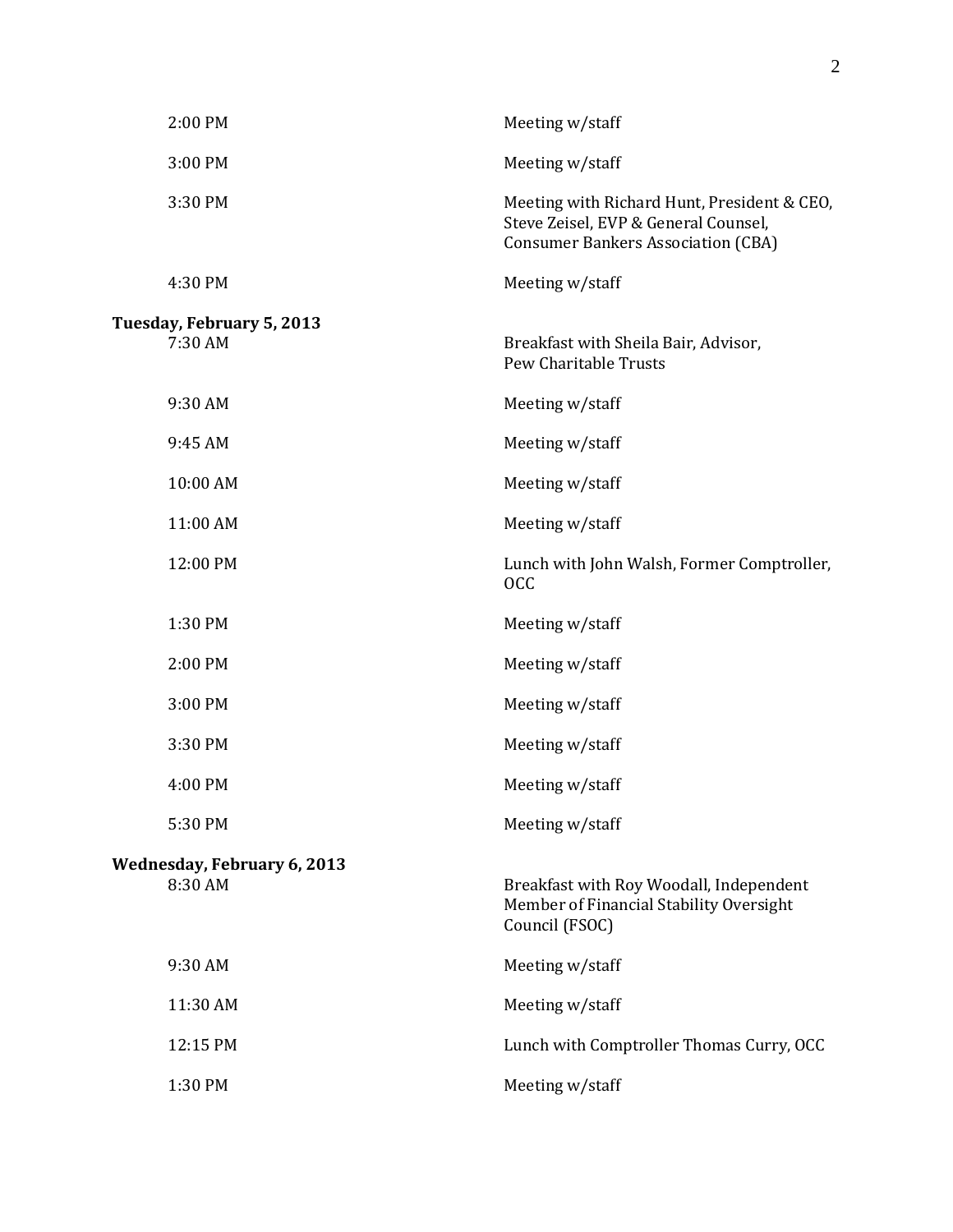| 2:00 PM                                | Meeting w/staff                                                                                                                      |
|----------------------------------------|--------------------------------------------------------------------------------------------------------------------------------------|
| 3:00 PM                                | Meeting w/staff                                                                                                                      |
| 4:30 PM                                | Meeting with Senator Joe Manchin,<br>West Virginia, Washington D.C.                                                                  |
| 5:30 PM                                | Meeting w/staff                                                                                                                      |
| Thursday, February 7, 2013<br>10:00 AM |                                                                                                                                      |
|                                        | Meeting w/staff                                                                                                                      |
| 11:15 AM                               | Meeting with Senator Elizabeth Warren,<br>Washington D.C.                                                                            |
| 12:30 PM                               | Lunch with Jose Viñals, Financial Counselor<br>and Director, Monetary and Capital Markets<br>Department, International Monetary Fund |
| 2:00 PM                                | Meeting w/staff                                                                                                                      |
| 2:15 PM                                | Meeting w/staff                                                                                                                      |
| 2:30 PM                                | Meeting w/staff                                                                                                                      |
| 4:00 PM                                | Meeting with Senator Heidi Heitkamp,<br>Washington, D.C.                                                                             |
| 5:00 PM                                | Meeting w/staff                                                                                                                      |
| 5:30 PM                                | Meeting w/staff                                                                                                                      |
| 5:45 PM                                | Meeting w/staff                                                                                                                      |
| Friday, February 8, 2013               |                                                                                                                                      |
| 10:00 AM                               | Meeting with Monish Kumar, Global Leader,<br>Shubh Saumya, Partner, Boston Consulting<br>Group                                       |
| 11:00 AM                               | Meeting w/staff                                                                                                                      |
| 11:30 AM                               | Meeting w/staff                                                                                                                      |
| 12:30 PM                               | Lunch with Director Norton, FDIC                                                                                                     |
| 2:15 PM                                | Meeting with Vice Chairman Hoenig, FDIC                                                                                              |
| 3:00 PM                                | Meeting with Nathan Steinwald, Economic<br>Advisor to Senator Mark Warner, Virginia                                                  |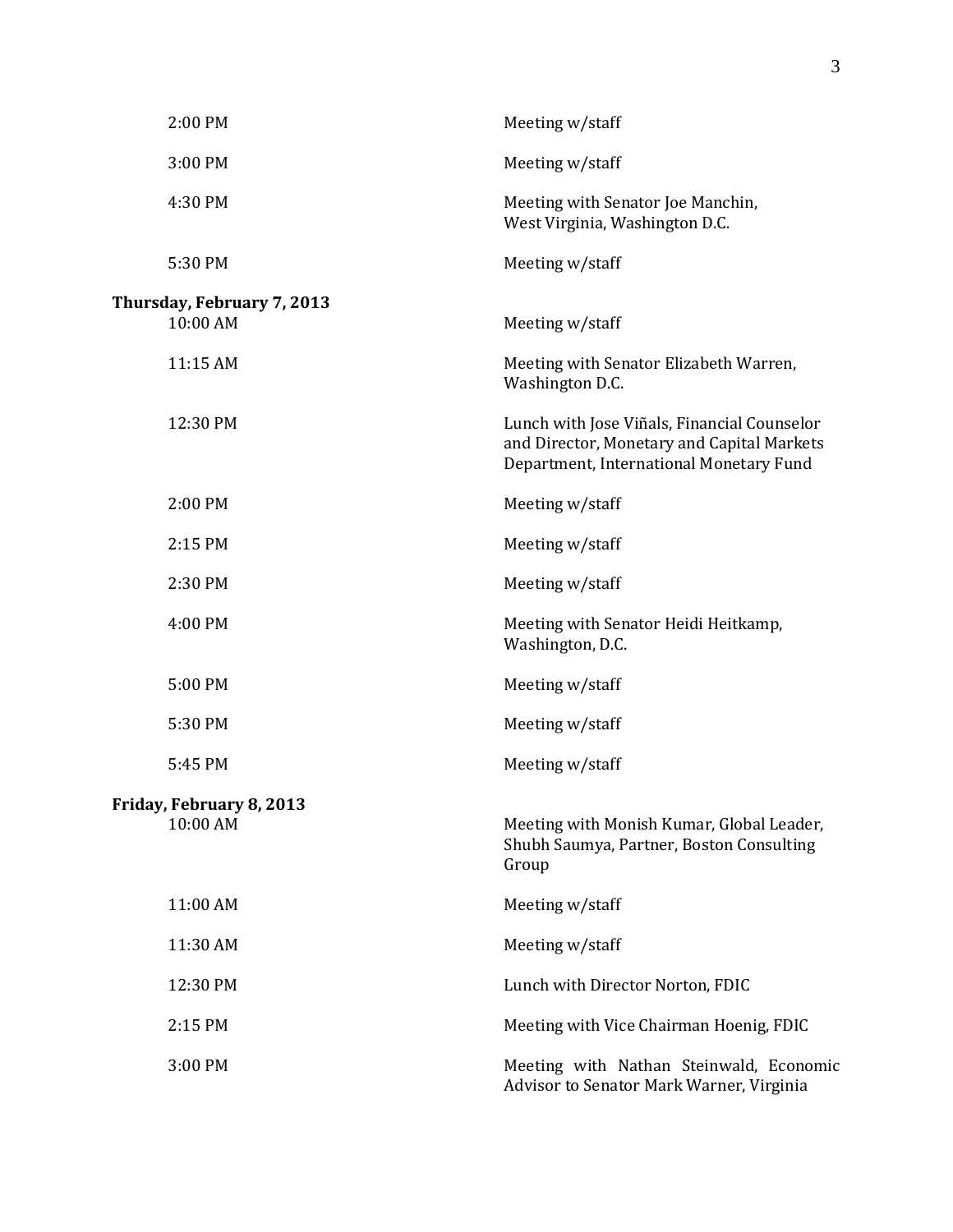| 3:30 PM                                        | Meeting w/staff                                                                                                            |
|------------------------------------------------|----------------------------------------------------------------------------------------------------------------------------|
| 4:30 PM                                        | Meeting w/staff                                                                                                            |
| 5:00 PM                                        | Meeting w/staff                                                                                                            |
| 5:30 PM                                        | Meeting w/staff                                                                                                            |
| Monday, February 11, 2013<br>8:30 AM           | Meeting w/staff                                                                                                            |
| 9:00 AM                                        | Meeting w/staff                                                                                                            |
| 9:30 AM                                        | Meeting w/staff                                                                                                            |
| 10:45 AM                                       | Meeting w/staff                                                                                                            |
| 2:00 PM                                        | Meeting w/staff                                                                                                            |
| 3:30 PM                                        | Meeting with Senator Mike Johanns,<br>Washington, D.C.                                                                     |
| 4:30 PM                                        | Principals Meeting with Governor Elizabeth<br>Duke, FRB, Governor Dan Tarullo, FRB,<br>Comptroller Thomas Curry, OCC       |
| Tuesday, February 12, 2013<br>10:00 AM         | <b>FDIC Board of Directors Meeting</b>                                                                                     |
| 12:00 AM                                       | Lunch with David Panzer, Litigation<br>Shareholder, Greenberg Traurig, LLP                                                 |
| 1:30 PM                                        | Meeting w/staff                                                                                                            |
| 2:00 PM                                        | Meeting with Angel Cano, Global President,<br>Manolo Sanchez, Country Manager/CEO,<br>Larry Uhlick, Chairman, BBVA Compass |
| 3:00 PM                                        | Meeting with Donald Auerbach, Chief<br>Government Affairs Officer, Investment<br>Company Institute                         |
| 4:00 PM                                        | Meeting w/staff                                                                                                            |
| 5:00 PM                                        | Meeting w/staff                                                                                                            |
| <b>Wednesday, February 13, 2013</b><br>8:00 AM | Breakfast with Stefan Walter, Principal, Ernst<br>& Young                                                                  |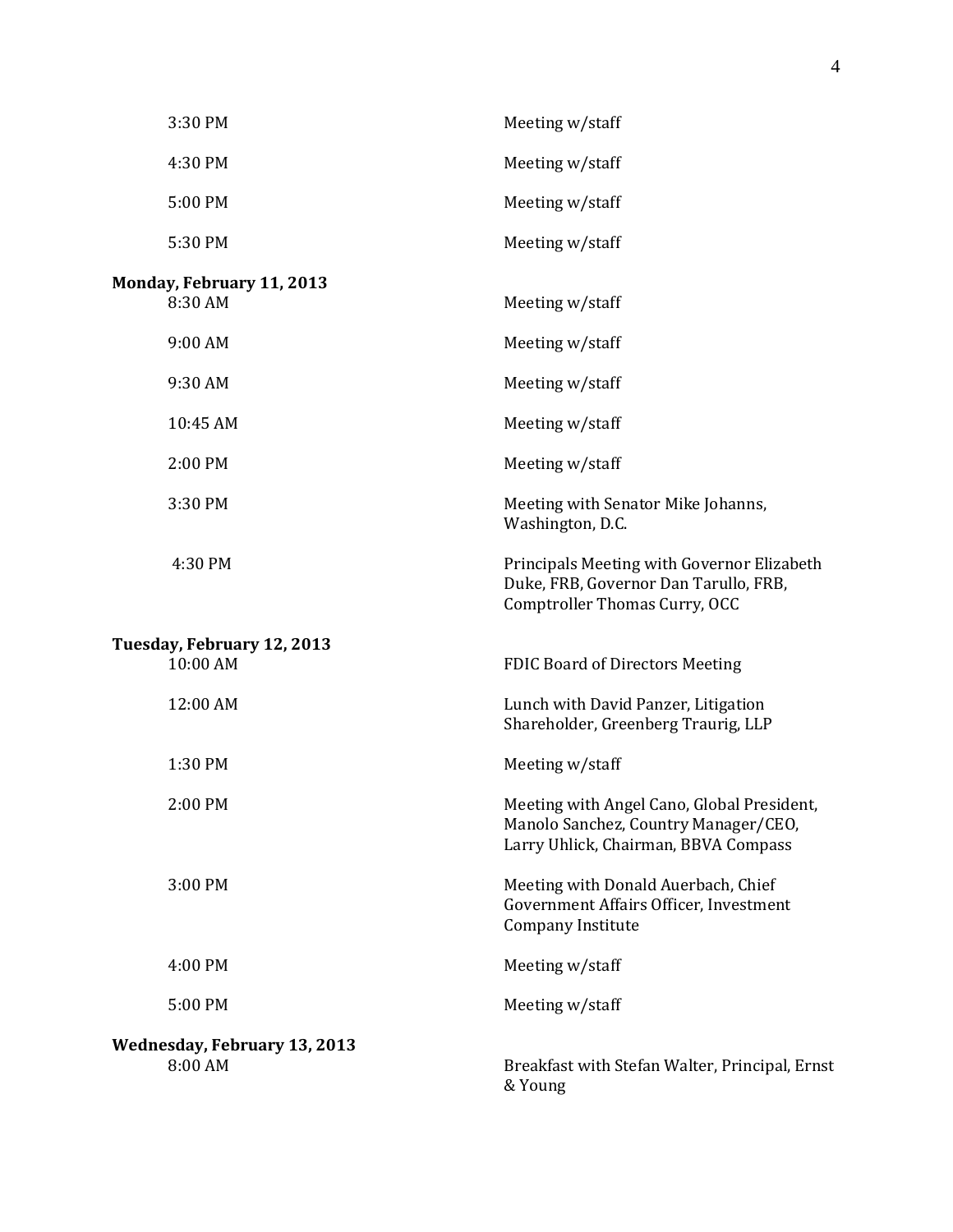| 11:00 AM                               | Meeting w/staff                                                                 |
|----------------------------------------|---------------------------------------------------------------------------------|
| 12:00 PM                               | Lunch with Governor Elizabeth Duke, FRB                                         |
| 1:00 PM                                | Meeting w/staff                                                                 |
| 1:30 PM                                | Meeting w/staff                                                                 |
| 4:00 PM                                | Meeting w/staff                                                                 |
| Thursday, February 14, 2013<br>8:30 AM | Meeting w/staff                                                                 |
| 10:30 AM                               | Testimony: Dodd Frank Implementation<br><b>Update, Senate Banking Committee</b> |
| 1:00 PM                                | Lunch with Vice Chairman Hoenig, FDIC                                           |
| 2:00 PM                                | Meeting w/staff                                                                 |
| 3:00 PM                                | Meeting with Congressman Ed Royce,<br>California, Washington, D.C.              |
| 4:00 PM                                | Meeting w/staff                                                                 |
| 4:30 PM                                | Meeting w/staff                                                                 |
| 5:00 PM                                | Meeting w/staff                                                                 |
| Friday, February 15, 2013<br>12:30 PM  | Lunch with Director Norton, FDIC                                                |
| 1:30 PM                                | Meeting w/staff                                                                 |
| 2:00 PM                                | Meeting w/staff                                                                 |
| 2:30 PM                                | Meeting w/staff                                                                 |
| 3:00 PM                                | Meeting w/staff                                                                 |
| 4:00 PM                                | Meeting w/staff                                                                 |
| Monday, February 18, 2013<br>All Day   | Holiday                                                                         |
| Tuesday, February 19, 2013<br>9:00 AM  | Meeting w/staff                                                                 |
| 9:30 AM                                | Meeting w/staff                                                                 |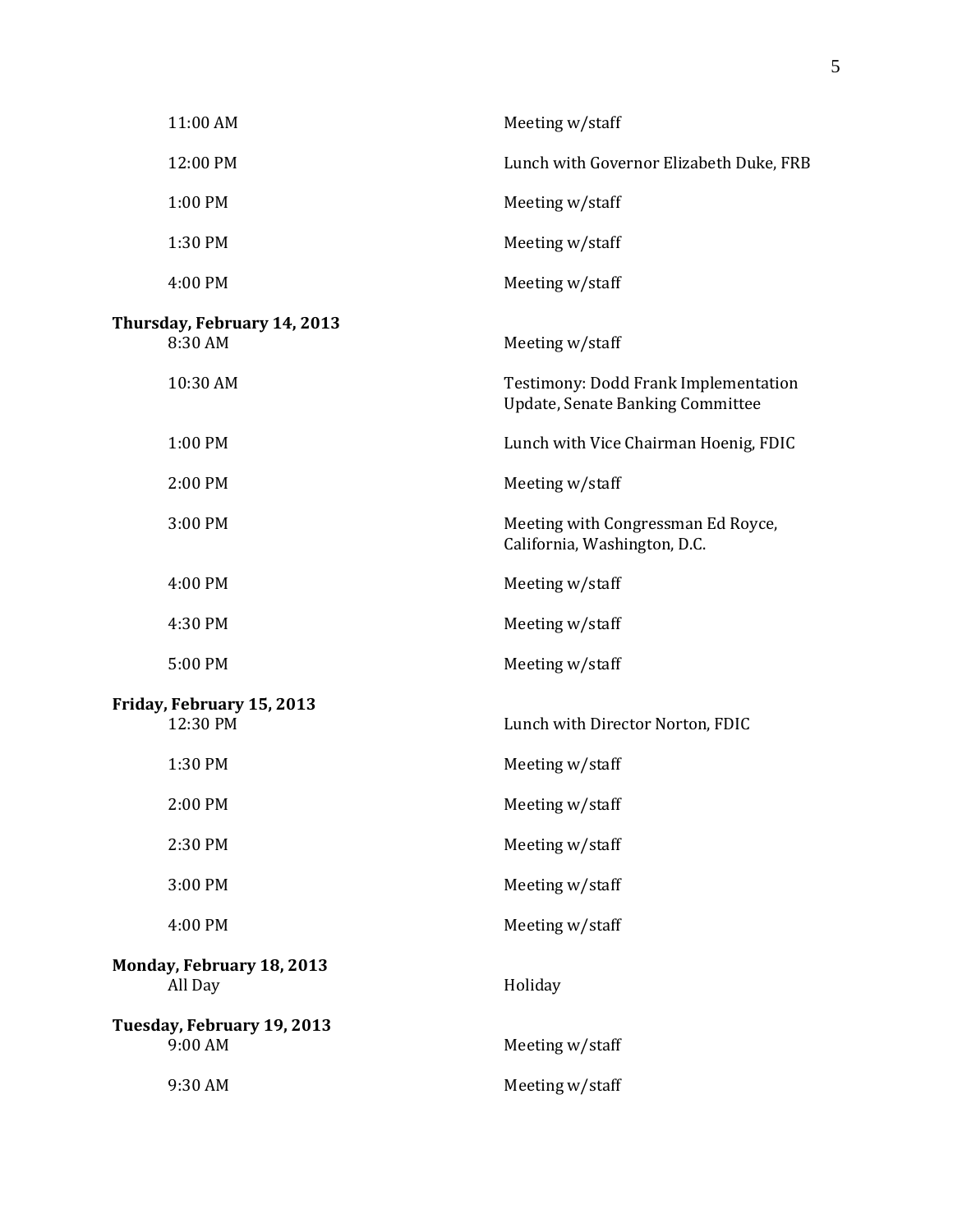| 10:30 AM                                       | Meeting w/staff                                                          |
|------------------------------------------------|--------------------------------------------------------------------------|
| 11:00 AM                                       | Meeting w/staff                                                          |
| 12:00 PM                                       | Lunch with Chairman Elisse Walter,<br>Securities and Exchange Commission |
| 1:30 PM                                        | Meeting w/staff                                                          |
| 2:00 PM                                        | Meeting w/staff                                                          |
| 2:30 PM                                        | Meeting w/staff                                                          |
| 3:00 PM                                        | Meeting w/staff                                                          |
| 4:00 PM                                        | Meeting w/staff                                                          |
| 4:30 PM                                        | Meeting w/staff                                                          |
| <b>Wednesday, February 20, 2013</b><br>8:30 AM | Meeting w/staff                                                          |
| 10:00 AM                                       | Meeting with Former Senator Phil Gramm,<br>Texas, Washington, D.C.       |
| 11:30 AM                                       | Meeting w/staff                                                          |
| 12:00 PM                                       | Lunch with Staff                                                         |
| 2:00 PM                                        | Meeting w/staff                                                          |
| 4:30 PM                                        | Meeting w/staff                                                          |
| 5:00 PM                                        | Meeting w/staff                                                          |
| Thursday, February 21, 2013<br>All Day         | Remarks: Operation Hope Forum, Atlanta,<br>Georgia                       |
| Friday, February, 22, 2013<br>9:30 AM          | Meeting w/staff                                                          |
| 10:30 AM                                       | Meeting with Rodgin Cohen, Senior Chairman,<br>Sullivan & Cromwell LLP   |
| 11:00 AM                                       | Meeting w/staff                                                          |
| 1:00 PM                                        | Meeting w/staff                                                          |
| 2:00 PM                                        | Meeting w/staff                                                          |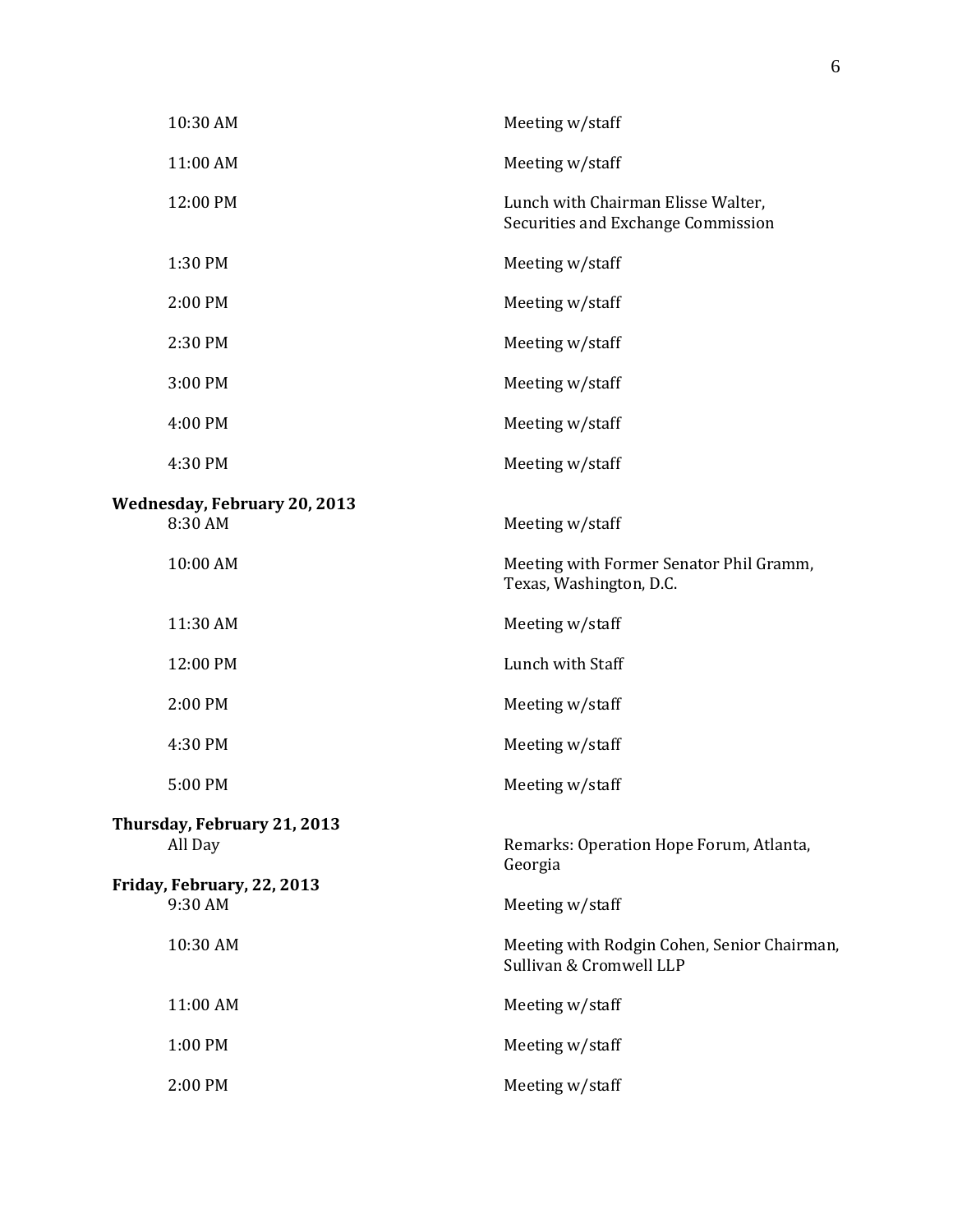| 2:30 PM                               | Meeting w/staff                                                                                                                                 |
|---------------------------------------|-------------------------------------------------------------------------------------------------------------------------------------------------|
| 3:00 PM                               | Meeting with Director Norton, FDIC                                                                                                              |
| 4:00 PM                               | Meeting w/staff                                                                                                                                 |
| 4:30 PM                               | Meeting w/staff                                                                                                                                 |
| 5:00 PM                               | Meeting w/staff                                                                                                                                 |
| Monday, February 25, 2013<br>8:30 AM  | Meeting w/staff                                                                                                                                 |
| 9:00 AM                               | Meeting w/staff                                                                                                                                 |
| 9:30 AM                               | Meeting w/staff                                                                                                                                 |
| 10:30 AM                              | Meeting with Director Norton, FDIC,<br>Governor Tarullo, FRB                                                                                    |
| 11:30 AM                              | Meeting w/staff                                                                                                                                 |
| 12:30 PM                              | Lunch with Cyrus Amir-Mokri, Assistant<br>Secretary for Financial Institutions, Katheryn<br>Rosen, Deputy Assistant Secretary, U.S.<br>Treasury |
| 2:00 PM                               | Meeting w/staff                                                                                                                                 |
| 4:00 PM                               | Meeting with Senator Tim Johnson,<br>Washington, D.C.                                                                                           |
| 5:00 PM                               | Meeting w/staff                                                                                                                                 |
| 6:00 PM                               | Meeting w/staff                                                                                                                                 |
| Tuesday, February 26, 2013<br>8:30 AM | Meeting w/staff                                                                                                                                 |
| 10:00 AM                              | Meeting w/staff                                                                                                                                 |
| 10:30 AM                              | Meeting w/staff                                                                                                                                 |
| 11:00 AM                              | Meeting w/staff                                                                                                                                 |
| 11:30 AM                              | Meeting w/staff                                                                                                                                 |
| 12:30 PM                              | Meeting w/staff                                                                                                                                 |
| 1:00 PM                               | Meeting with Cherie Mortice, Graham<br>McCaulley, Robert Bushey, Mary Metzmeier,                                                                |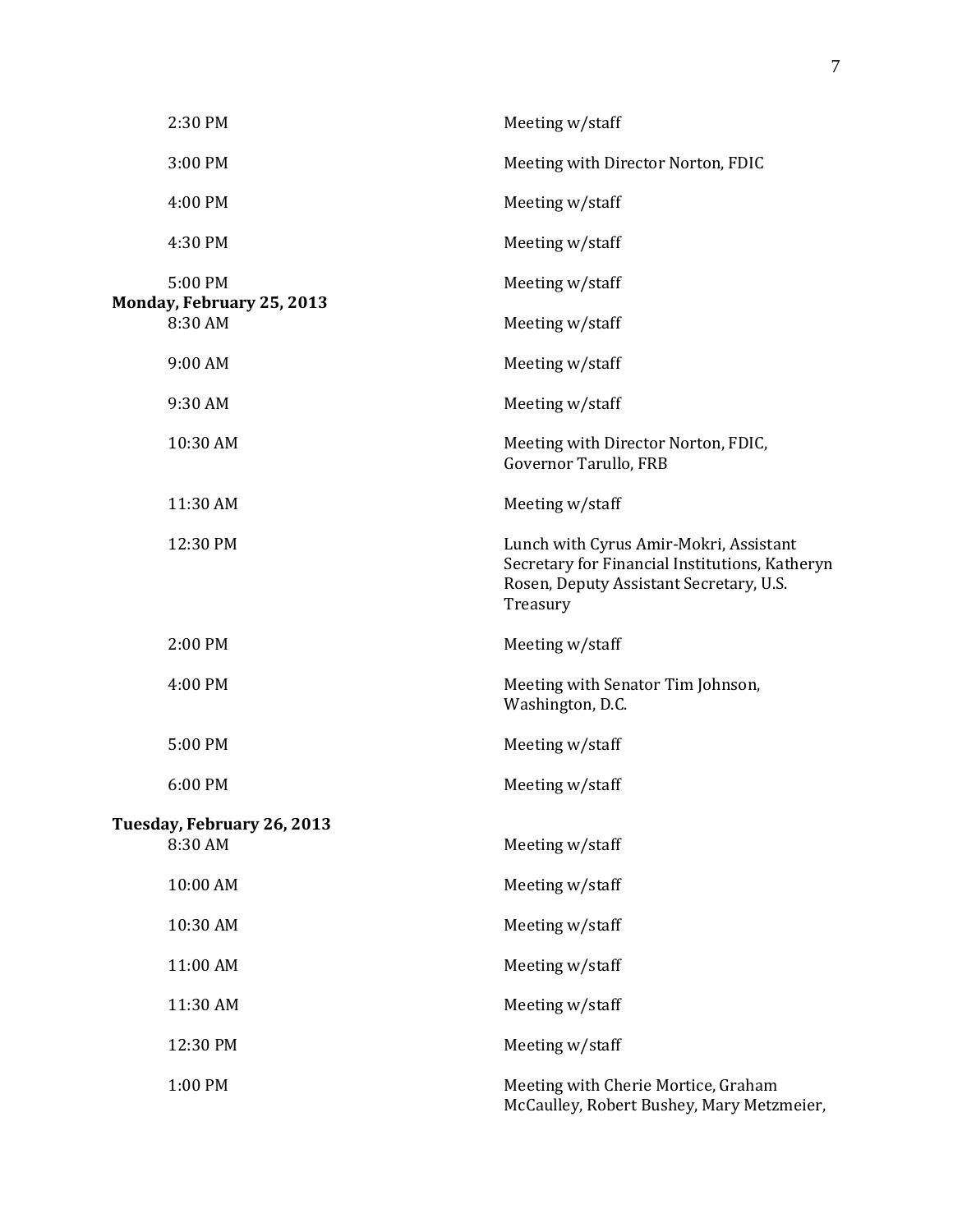|                                                | Beth Lanford, Jordan Estevao, Reverend Lois<br>Forsythe, Reverend Sharon Butty, National<br>People's Action                                                                                            |
|------------------------------------------------|--------------------------------------------------------------------------------------------------------------------------------------------------------------------------------------------------------|
| 2:00 PM                                        | Attend: Office of Comptroller of Currency<br>150th Anniversary Ceremony                                                                                                                                |
| 3:30 PM                                        | Meeting w/staff                                                                                                                                                                                        |
| 4:00 PM                                        | Meeting w/staff                                                                                                                                                                                        |
| 4:30 PM                                        | Meeting w/staff                                                                                                                                                                                        |
| 5:00 PM                                        | Interview with Michael Crittenden, Reporter,<br>Wall Street Journal                                                                                                                                    |
| <b>Wednesday, February 27, 2013</b><br>All Day | Meeting with Florida Bankers Association,<br>Miami, Florida                                                                                                                                            |
| Thursday, February 28, 2013<br>8:00 AM         | Meeting w/staff                                                                                                                                                                                        |
| 9:30 AM                                        | Meeting with J. Michael Shepherd, Chairman<br>and CEO, Bank of the West, Jean-Laurent<br>Bonnafe, CEO of BNP Paribas, Jean-Yves<br>Fillion, NNP Head of Corporate and<br><b>Investment Banking, NY</b> |
| 10:00 AM                                       | Meeting w/staff                                                                                                                                                                                        |
| 10:30 AM                                       | Meeting w/staff                                                                                                                                                                                        |
| 11:00 AM                                       | Meeting w/staff                                                                                                                                                                                        |
| 1:00 AM                                        | Financial Stability Oversight Council Meeting,<br>U.S. Treasury                                                                                                                                        |
| 3:00 PM                                        | Meeting with Neal Wolin, Deputy Secretary,<br>Department of the Treasury                                                                                                                               |
| 3:30 PM                                        | Meeting with Antony Jenkins, CEO, Patrick<br>Durkin, Managing Director, Barclays, Tom<br>Kalaris, Executive Chairman of Barclays The<br>Americas                                                       |
| 4:30 PM                                        | Meeting w/staff                                                                                                                                                                                        |
| 5:00 PM                                        | Meeting w/staff                                                                                                                                                                                        |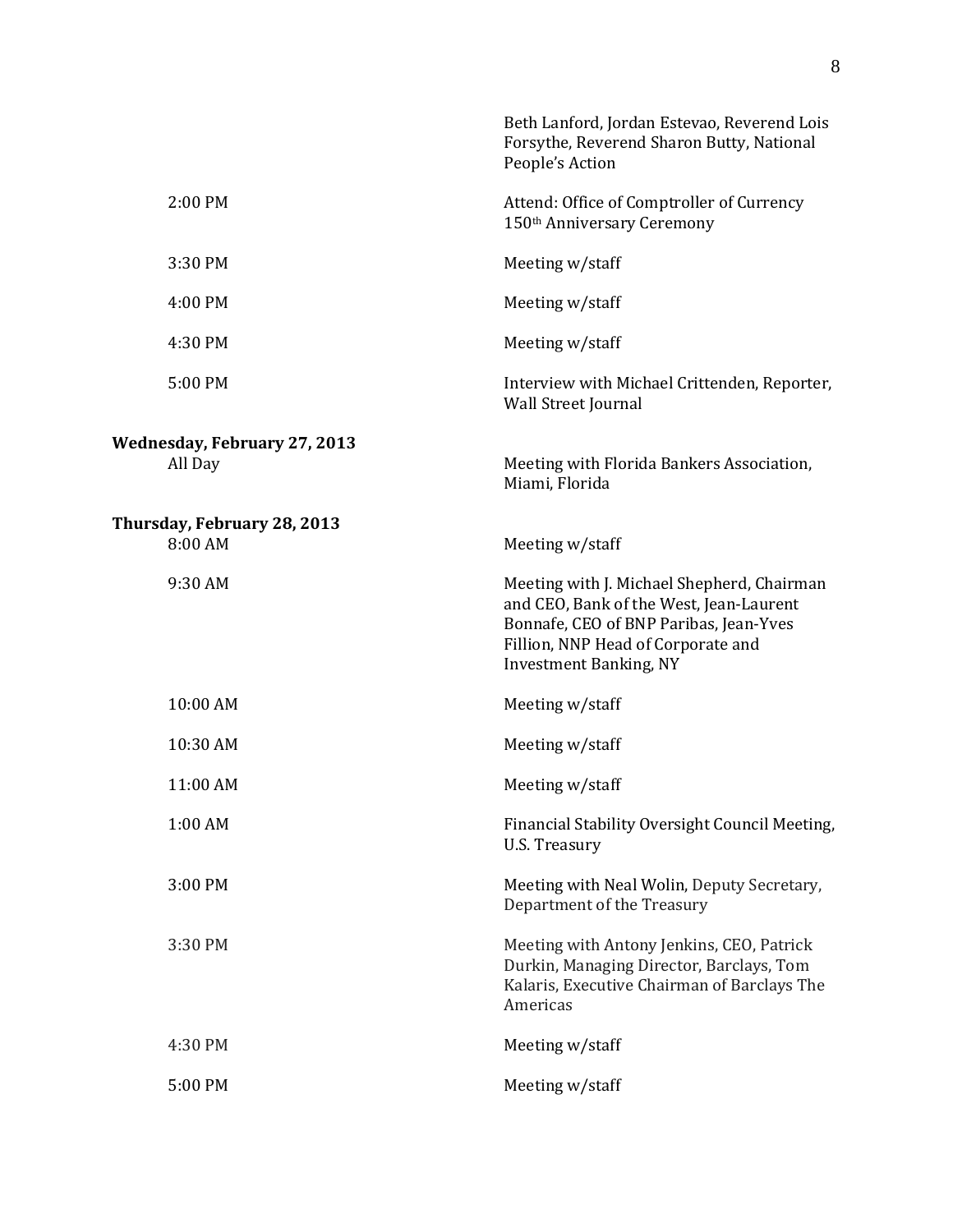5:30 PM Meeting w/staff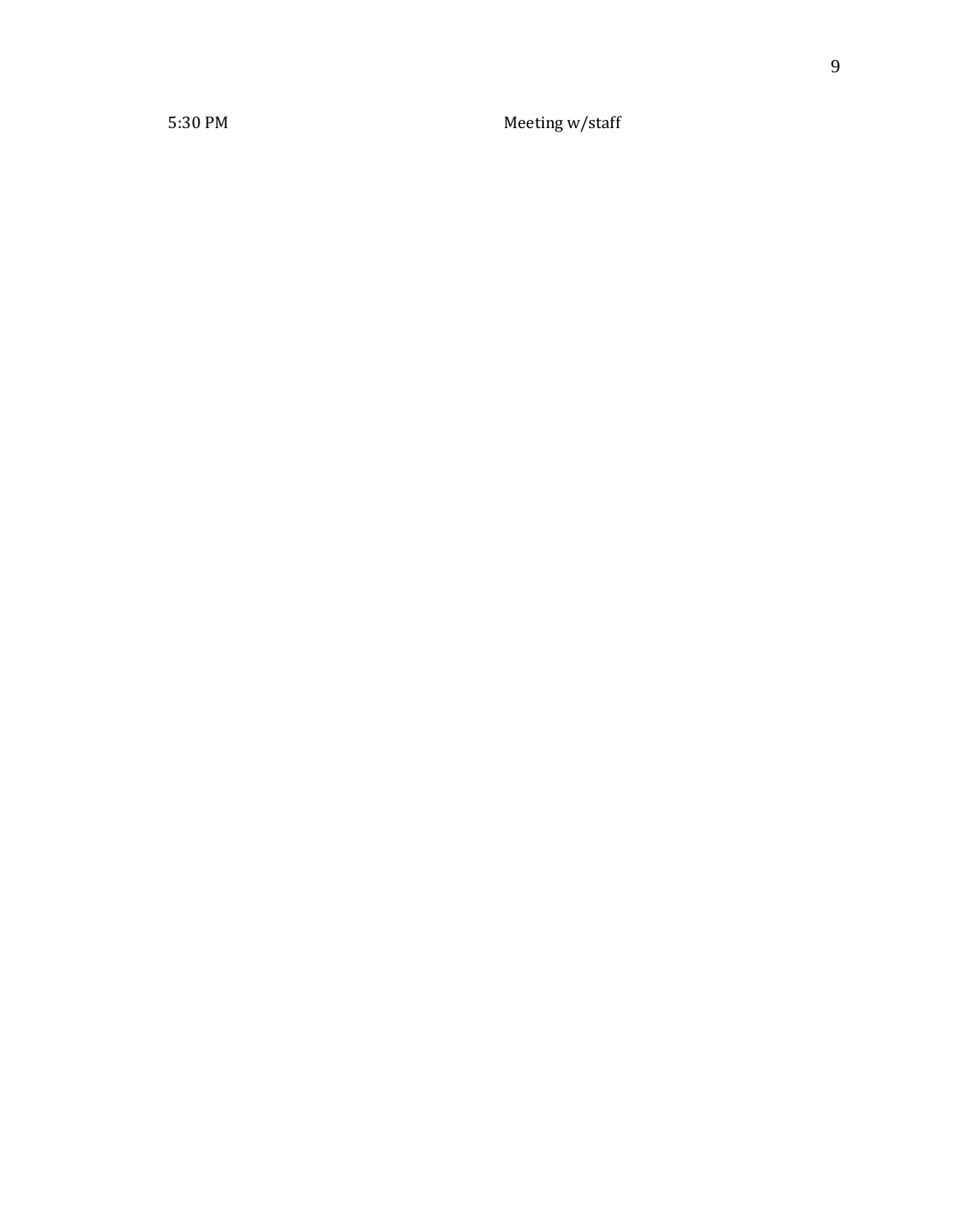## **Chairman's Schedule March 2013**

| Friday, March 1, 2013            |                                                                                    |
|----------------------------------|------------------------------------------------------------------------------------|
| 8:30 AM                          | Meeting w/staff                                                                    |
| 9:30 AM                          | Meeting w/staff                                                                    |
| 10:00 AM                         | Meeting w/staff                                                                    |
| 10:30 AM                         | Meeting w/staff                                                                    |
| 11:00 AM                         | Meeting With Director Norton, FDIC                                                 |
| 11:45 AM                         | Meeting w/staff                                                                    |
| 12:30 PM                         | Lunch with House Financial Services<br><b>Committee Representatives</b>            |
| 1:30 PM                          | Meeting with Vice Chairman Hoenig, FDIC                                            |
| Monday, March 4, 2013<br>8:30 AM | Meeting w/staff                                                                    |
| 9:00 AM                          | Meeting w/staff                                                                    |
| 12:00 PM                         | Meeting w/staff                                                                    |
| 2:30 PM                          | Remarks: Institute of International Bankers<br>Annual Conference, Washington, D.C. |
| 3:30 PM                          | Meeting w/staff                                                                    |
| 4:00 PM                          | Meeting w/staff                                                                    |
| 4:30 PM                          | Meeting w/staff                                                                    |
| 5:00 PM                          | Meeting w/staff                                                                    |
| 5:30 PM                          | Meeting with John Corston, Director, Deloitte<br>& Touche LLP                      |
| Tuesday, March 5, 2013           |                                                                                    |
| 9:00 AM                          | Meeting w/staff                                                                    |
| 10:00 AM                         | Meeting w/staff                                                                    |
| 11:00 AM                         | Meeting w/staff                                                                    |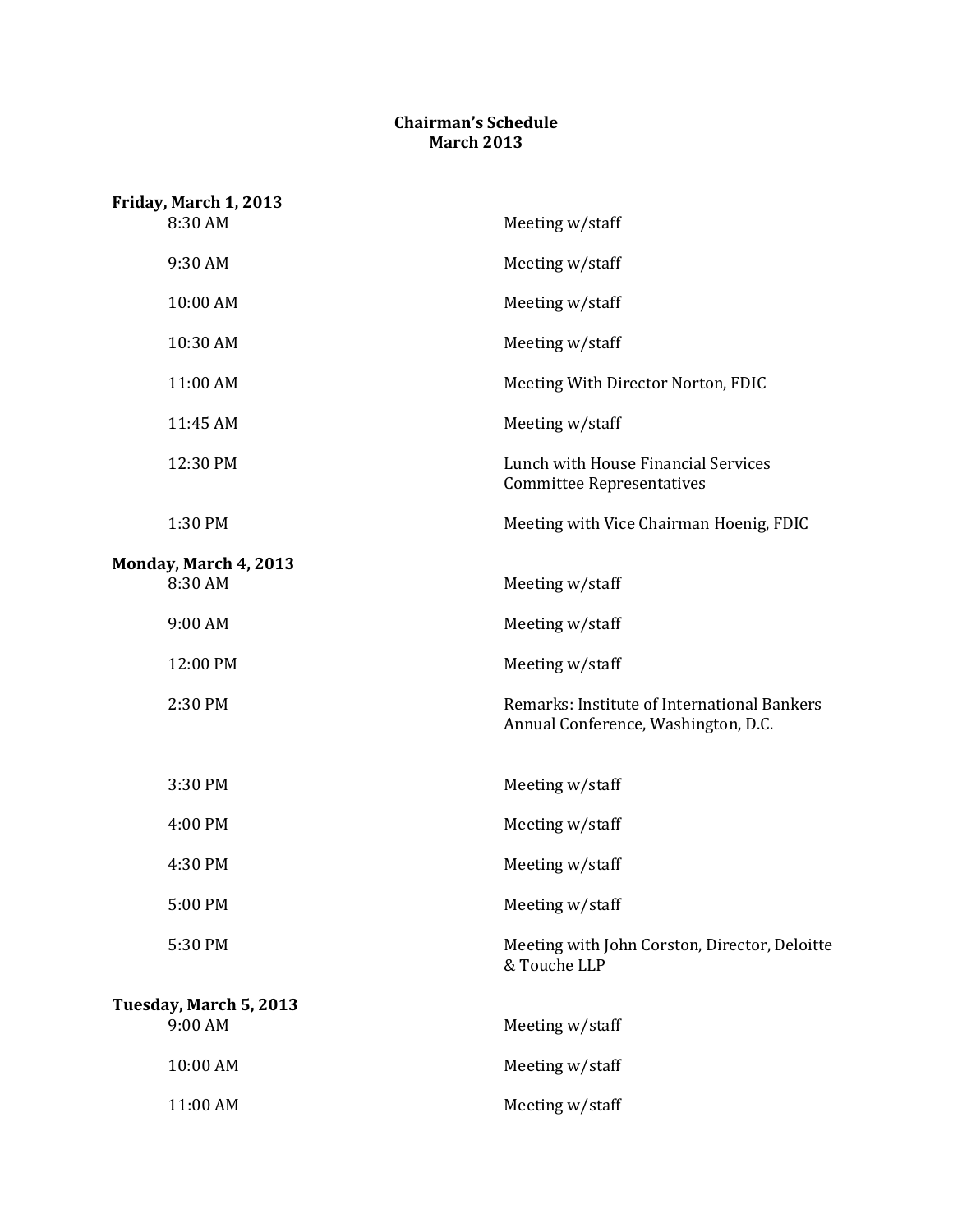| 12:45 PM                            | Remarks: Greenlining Opportunity Summit,<br>Washington, D.C.       |
|-------------------------------------|--------------------------------------------------------------------|
| 1:30 PM                             | Meeting w/staff                                                    |
| 2:30 PM                             | Meeting w/staff                                                    |
| 3:00 PM                             | Meeting w/staff                                                    |
| 4:00 PM                             | Meeting w/staff                                                    |
| 4:30 PM                             | Meeting w/staff                                                    |
| 5:30 PM                             | Meeting w/staff                                                    |
| Wednesday, March 6, 2013<br>8:30 AM | Host: Louisiana Bankers Breakfast Meeting,<br>Washington, D.C.     |
| 12:30 PM                            | Lunch with Comptroller Thomas Curry, OCC                           |
| 4:00 PM                             | Remarks: Yale University Student Annual<br><b>Washington Visit</b> |
| Thursday, March 7, 2013             |                                                                    |
| 8:30 AM                             | Host: Delaware Bankers Breakfast Meeting,<br>Washington, D.C.      |
| 9:45 AM                             | Meeting w/staff                                                    |
| 11:00 AM                            | Meeting with Senator Sherrod Brown,<br>Washington, D.C.            |
| 1:00 PM                             | Meeting with Secretary Jack Lew,<br>U.S. Treasury                  |
| 2:00 PM                             | Meeting w/staff                                                    |
| 2:30 PM                             | Meeting w/staff                                                    |
| 3:00 PM                             | Meeting w/staff                                                    |
| 3:30 PM                             | Meeting w/staff                                                    |
| 4:00 PM                             | Meeting w/staff                                                    |
| 4:30 PM                             | Meeting w/staff                                                    |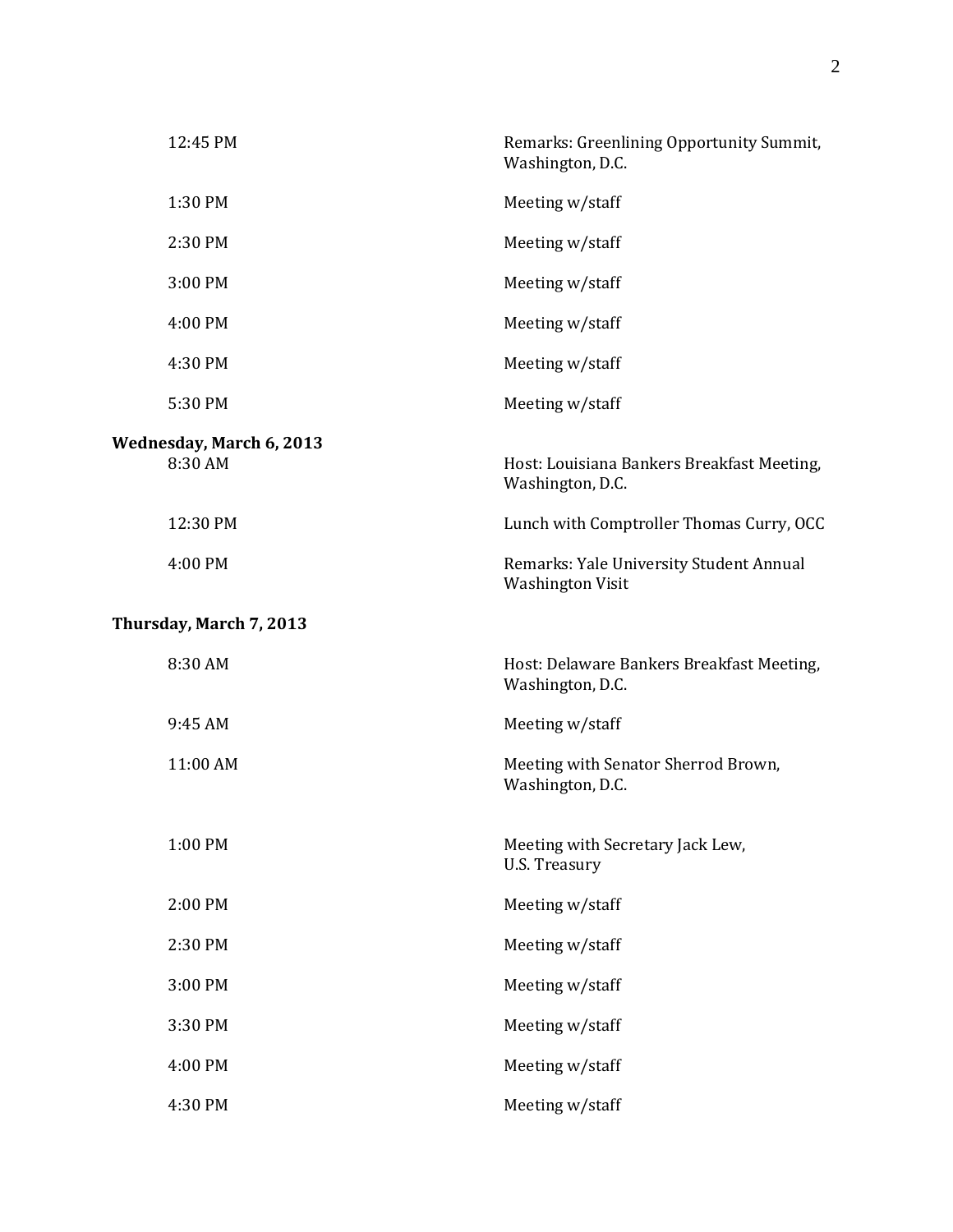| 5:30 PM                                  | Meeting w/staff                                                                                                                   |
|------------------------------------------|-----------------------------------------------------------------------------------------------------------------------------------|
| Friday, March 8, 2013<br>8:30 AM         | Meeting w/staff                                                                                                                   |
| 9:30 AM                                  | Meeting with Director Norton, FDIC                                                                                                |
| 10:00 AM                                 | Meeting w/staff                                                                                                                   |
| 10:45 AM                                 | Meeting w/staff                                                                                                                   |
| 11:30 AM                                 | Lunch with Governor Dan Tarullo, FRB and<br>Comptroller Thomas Curry, OCC                                                         |
| 1:00 PM                                  | Principals Meeting with Under Secretary for<br>Terrorism and Financial Intelligence, U.S.<br>Treasury, David Cohen, U.S. Treasury |
| 3:00 PM                                  | Meeting w/staff                                                                                                                   |
| 3:30 PM                                  | Meeting w/staff                                                                                                                   |
| 4:00 PM                                  | Meeting w/staff                                                                                                                   |
| 5:00 PM                                  | Meeting w/staff                                                                                                                   |
| <b>Monday, March 11, 2013</b><br>8:00 AM | Meeting w/staff                                                                                                                   |
| 9:00 AM                                  | Meeting w/staff                                                                                                                   |
| 9:30 AM                                  | Meeting w/staff                                                                                                                   |
| 10:00 AM                                 | Meeting w/staff                                                                                                                   |
| 10:30 AM                                 | Meeting w/staff                                                                                                                   |
| 11:30 AM                                 | Meeting w/staff                                                                                                                   |
| 12:00 PM                                 | Meeting w/staff                                                                                                                   |
| 1:00PM                                   | Meeting w/staff                                                                                                                   |
| 2:00 PM                                  | Meeting w/staff                                                                                                                   |
| 2:30 PM                                  | Meeting w/staff                                                                                                                   |
| 3:00 PM                                  | Meeting w/staff                                                                                                                   |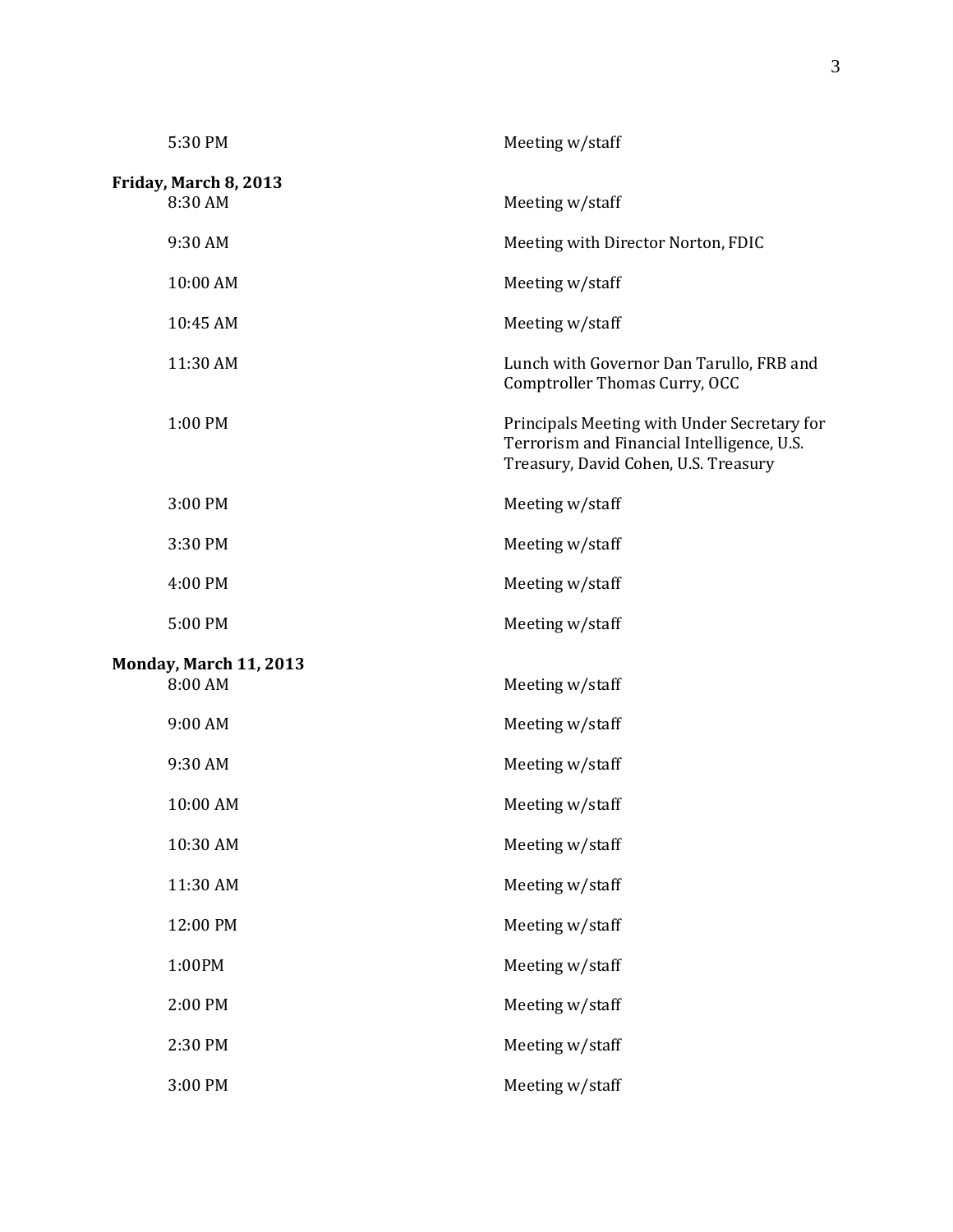| 4:00 PM                   | Meeting w/staff                                                                                |
|---------------------------|------------------------------------------------------------------------------------------------|
| 4:30 PM                   | Meeting w/staff                                                                                |
| 5:00 PM                   | Meeting with Rachel Brainard, Law Student,<br><b>Case Western University</b>                   |
| 6:00 PM                   | Attend: Conference of State Bank Supervisors<br>(CSBS) Reception, FDIC                         |
| Tuesday, March 12, 2013   |                                                                                                |
| 8:30 AM                   | Meeting w/staff                                                                                |
| 10:00 AM                  | Meeting w/staff                                                                                |
| 10:30 AM                  | Meeting with Jamie Dimon, Chairman,<br>President & CEO, Naomi Camper,<br>JP Morgan Chase       |
| 11:30 AM                  | Meeting w/staff                                                                                |
| 12:30 PM                  | Meeting w/staff                                                                                |
| 2:30 PM                   | Depart for Washington Dulles Airport to Las<br>Vegas, Nevada                                   |
| Wednesday, March 13, 2013 |                                                                                                |
| 7:30 AM                   | Breakfast meeting with ICBA Committee<br>Members, Las Vegas, Nevada                            |
| 9:00 AM                   | Remarks: Independent Community Bankers<br>of America National Convention, Las Vegas,<br>Nevada |
| 1:00 PM                   | Depart Las Vegas to Washington Dulles<br>Airport                                               |
| Thursday, March 14, 2013  |                                                                                                |
| 8:30 AM                   | Meeting w/staff                                                                                |
| 10:00 AM                  | Meeting with Director Norton, FDIC and<br>Governor Dan Tarullo, FRB                            |
| 12:00 PM                  | Lunch with Governor Elizabeth Duke, FRB                                                        |
| 1:30 PM                   | Meeting w/staff                                                                                |
| 2:00 PM                   | <b>Interview for Senior Staff position</b>                                                     |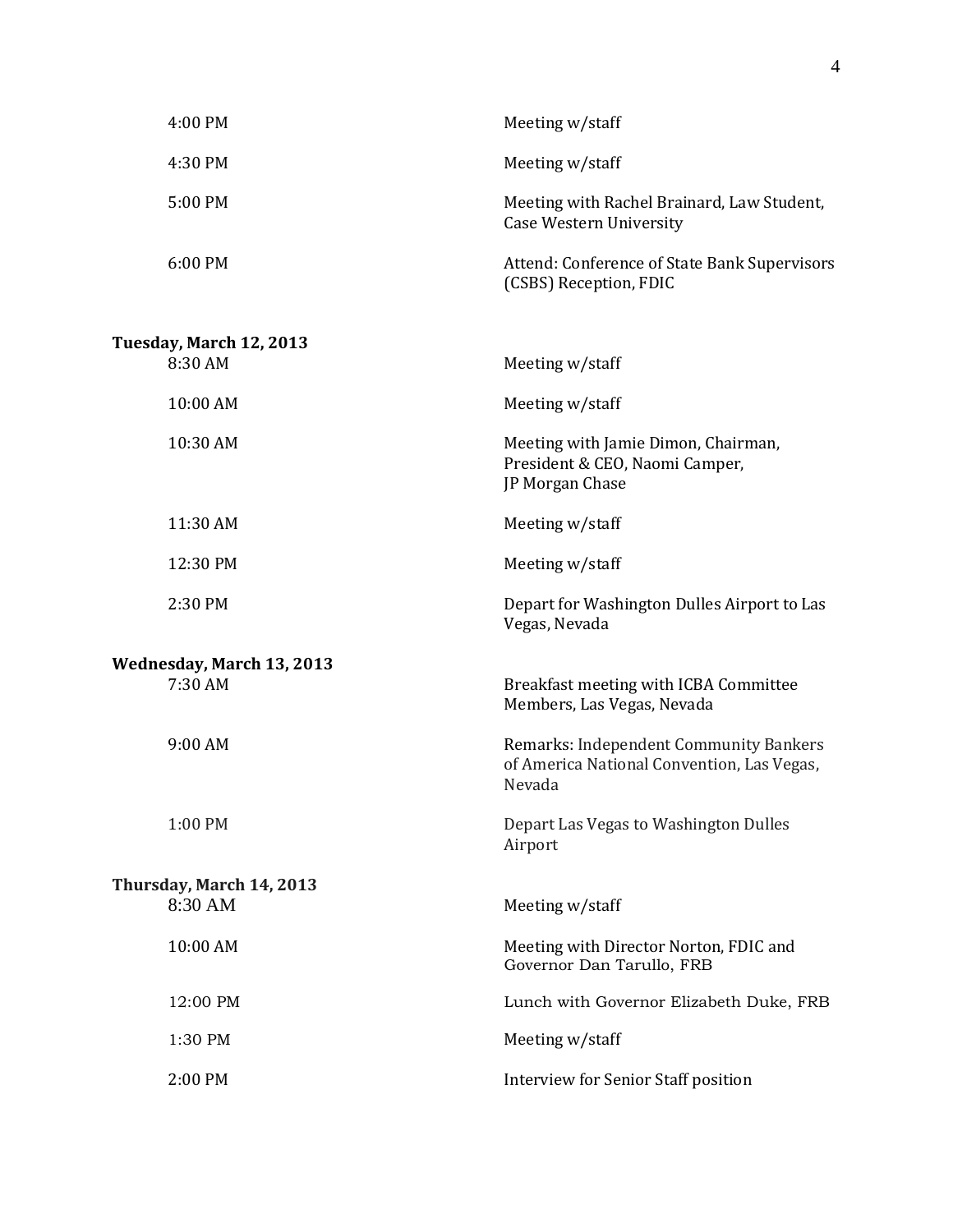| 3:00 PM                                  | Meeting w/staff                                                                                                                                                                                                                                                     |
|------------------------------------------|---------------------------------------------------------------------------------------------------------------------------------------------------------------------------------------------------------------------------------------------------------------------|
| 3:30 PM                                  | Meeting with Former FDIC Vice Chairman,<br>Skip Hove                                                                                                                                                                                                                |
| 4:00 PM                                  | Meeting w/staff                                                                                                                                                                                                                                                     |
| 4:30 PM                                  | Meeting w/staff                                                                                                                                                                                                                                                     |
| 5:30 PM                                  | Meeting w/staff                                                                                                                                                                                                                                                     |
| <b>Friday, March 15, 2013</b><br>9:30 AM | Meeting w/staff                                                                                                                                                                                                                                                     |
| 10:00 AM                                 | Meeting w/staff                                                                                                                                                                                                                                                     |
| 10:30 AM                                 | Meeting w/staff                                                                                                                                                                                                                                                     |
| 11:00 AM                                 | Meeting with Director Norton, FDIC                                                                                                                                                                                                                                  |
| 12:00 PM                                 | Lunch with Jeffrey Garten, Yale University                                                                                                                                                                                                                          |
| 1:00 PM                                  | Meeting with Reynaldo Decerega,<br>Congressional Hispanic Caucus Institute,<br>(CHCI)                                                                                                                                                                               |
| 2:00 PM                                  | Meeting w/staff                                                                                                                                                                                                                                                     |
| 2:30 PM                                  | Meeting w/staff                                                                                                                                                                                                                                                     |
| 3:00 PM                                  | Meeting w/staff                                                                                                                                                                                                                                                     |
| 4:00 PM                                  | Meeting w/staff                                                                                                                                                                                                                                                     |
| 5:30 PM                                  | Meeting w/staff                                                                                                                                                                                                                                                     |
| Monday, March 18, 2013<br>9:00 AM        | Meeting w/staff                                                                                                                                                                                                                                                     |
| 10:00 AM                                 | Meeting with Hal Scott, Director of the<br>Committee on Capital Markets Regulation,<br>Independent Research Group, Professor<br>Harvard University                                                                                                                  |
| 11:00 AM                                 | Meeting with Jo Marie Griesgraber, Executive<br>Director, Nathan Coplin, Coordinator<br>Program Associate, New Rules for Global<br>Finance Coalition, Lori Wallach, Director,<br>Melinda St. Louis, International Campaigns<br>Director, Global Trade Watch, Edmund |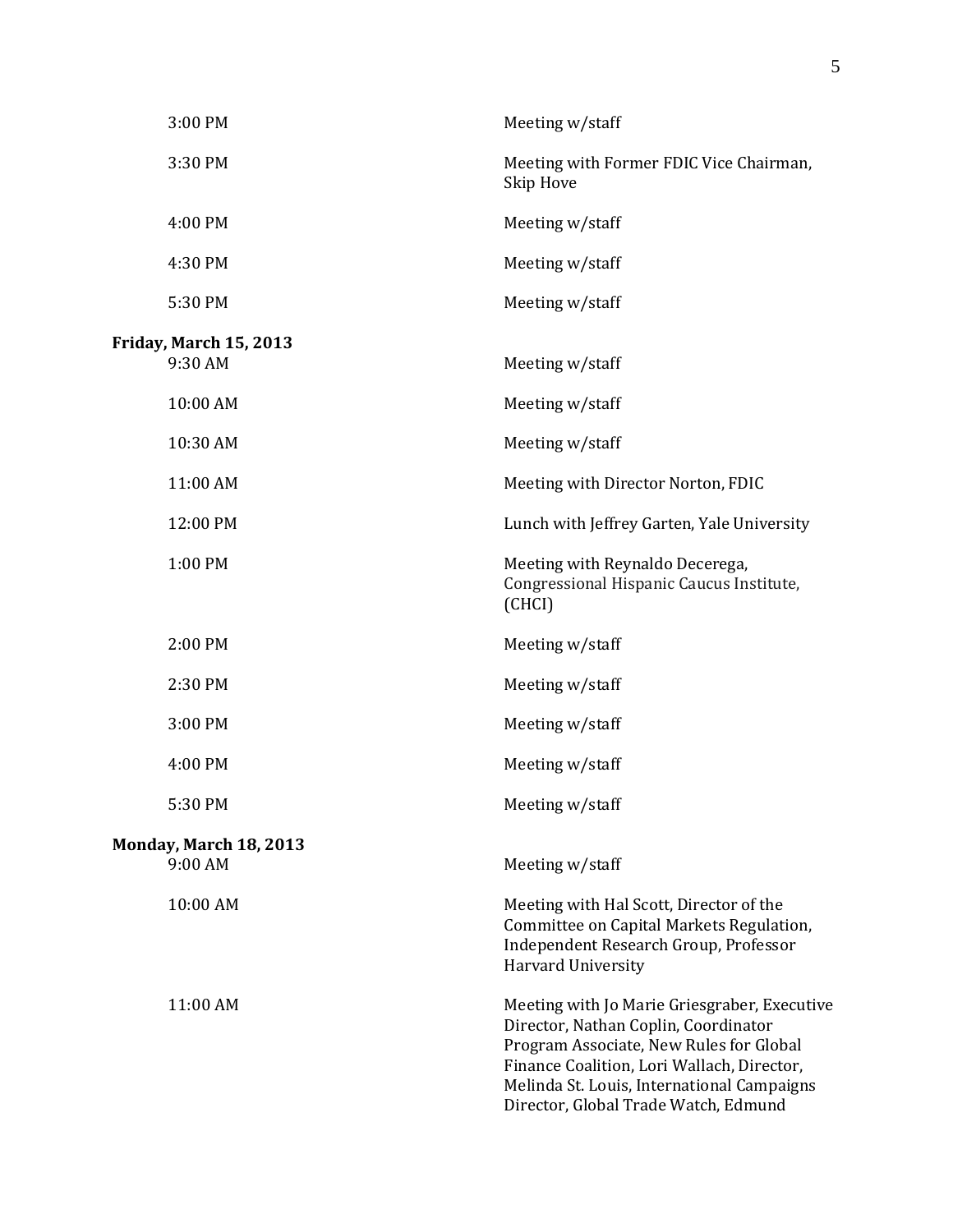|                                      | Mierzwinski, Consumer Program Director,<br>United States Public Interest Research Group,<br>Ira Rheingold, Executive Director, National<br>Association of Consumer Advocates, |
|--------------------------------------|-------------------------------------------------------------------------------------------------------------------------------------------------------------------------------|
| 1:00 PM                              | Remarks: Executive Leadership Seminar,<br>FDIC, Virginia Square                                                                                                               |
| 2:00 PM                              | Meeting w/staff                                                                                                                                                               |
| 3:00 PM                              | Interview Candidate for Senior Staff position                                                                                                                                 |
| 3:30 PM                              | Meeting w/staff                                                                                                                                                               |
| 4:30 PM                              | Meeting w/staff                                                                                                                                                               |
| 5:00 PM                              | Meeting with Chris Whalen, Executive Vice<br>President and Managing Director, Wes Iseley,<br>and Nolan Turner, Carrington Investment<br>Services                              |
| Tuesday, March 19, 2013<br>10:00 AM  | Board of Directors Meeting, FDIC                                                                                                                                              |
| 11:00 AM                             | Meeting w/staff                                                                                                                                                               |
| 12:00 PM                             | Meeting w/staff                                                                                                                                                               |
| 1:15 PM                              | Remarks: National Bankers Association<br>Annual Legislative Conference, Washington<br>D.C.                                                                                    |
| 2:30 PM                              | Meeting with Vice Chairman Hoenig, FDIC                                                                                                                                       |
| 3:00 PM                              | Meeting w/staff                                                                                                                                                               |
| 3:30 PM                              | Meeting w/staff                                                                                                                                                               |
| 4:00 PM                              | Meeting w/staff                                                                                                                                                               |
| 5:00 PM                              | Meeting w/staff                                                                                                                                                               |
| 5:30 PM                              | Meeting w/staff                                                                                                                                                               |
| Wednesday, March 20, 2013<br>9:00 AM | Meeting w/staff                                                                                                                                                               |
| 10:30 AM                             | Sensitive Compartmented Information<br>Briefing, FRB                                                                                                                          |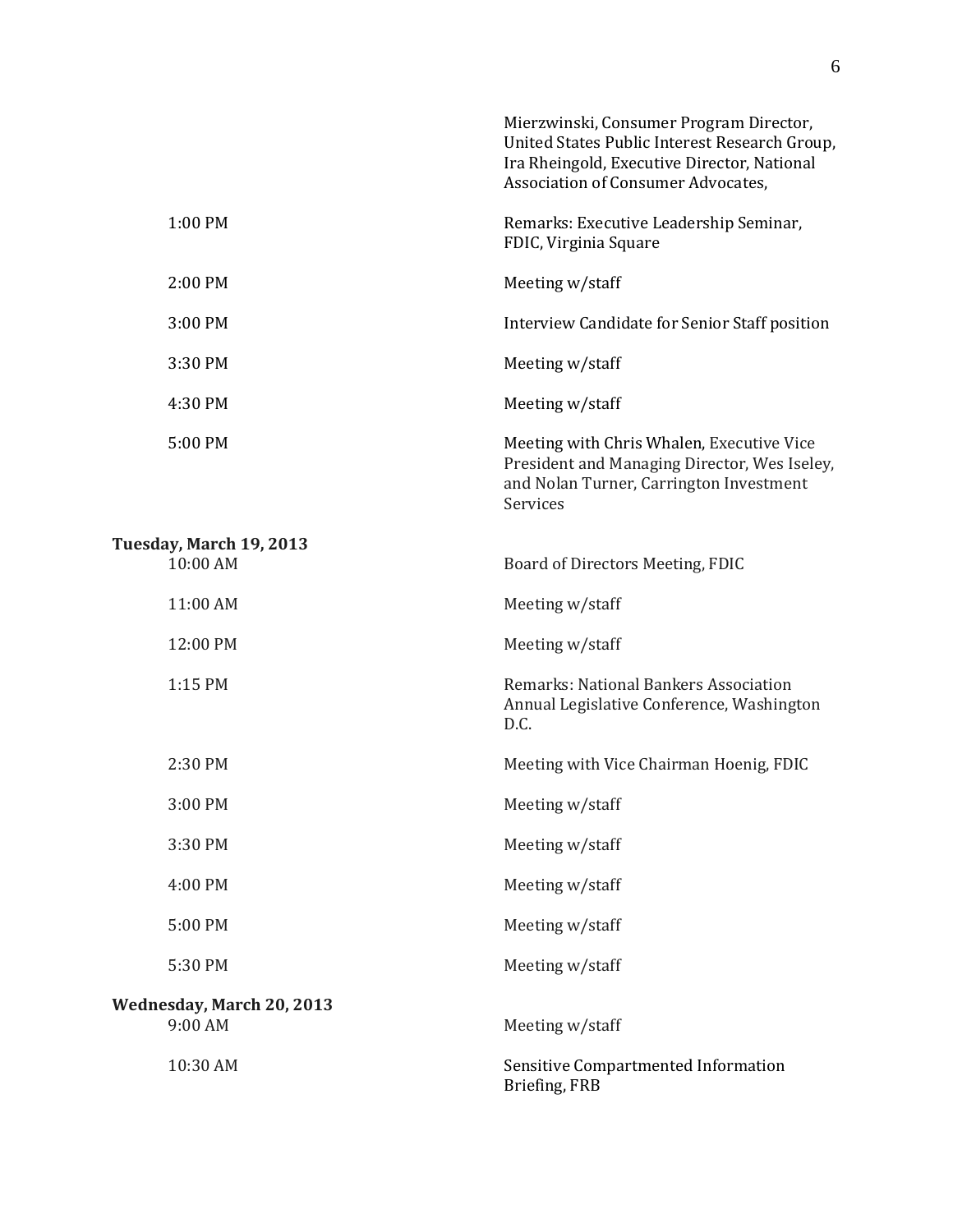| 1:00 PM                                  | Meeting w/staff                                                                              |
|------------------------------------------|----------------------------------------------------------------------------------------------|
| 1:15 PM                                  | Meeting w/staff                                                                              |
| 2:30 PM                                  | Meeting with Senator Mike Crapo of Idaho,<br>Washington D.C.                                 |
| 3:30 PM                                  | Meeting w/staff                                                                              |
| 4:30 PM                                  | Meeting w/staff                                                                              |
| Thursday, March 21, 2013<br>8:00 AM      | Meeting w/staff                                                                              |
| 9:30 AM                                  | Meeting w/staff                                                                              |
| 10:00 AM                                 | Meeting w/staff                                                                              |
| 12:00 PM                                 | Lunch with Chairman Gary Gensler,<br><b>Commodity Futures Trade Commission</b><br>(CFTC)     |
| 1:00 PM                                  | Meeting w/staff                                                                              |
| 2:30 PM                                  | Meeting w/staff                                                                              |
| 4:00 PM                                  | Meeting with Alan Fisher, Executive Director,<br>California Reinvestment Coalition (CRC)     |
| 5:00 PM                                  | Meeting w/staff                                                                              |
| <b>Friday, March 22, 2013</b><br>8:30 AM | Meeting w/staff                                                                              |
| 10:00 AM                                 | Meeting w/staff                                                                              |
| 10:30 AM                                 | Meeting w/staff                                                                              |
| 11:30 AM                                 | Meeting w/staff                                                                              |
| 12:30 PM                                 | Remarks: National Community Reinvestment<br>Coalition Annual Conference, Washington,<br>D.C. |
| 2:30 PM                                  | Meeting w/staff                                                                              |
| 3:00 PM                                  | Meeting w/staff                                                                              |
| 4:30 PM                                  | Meeting w/staff                                                                              |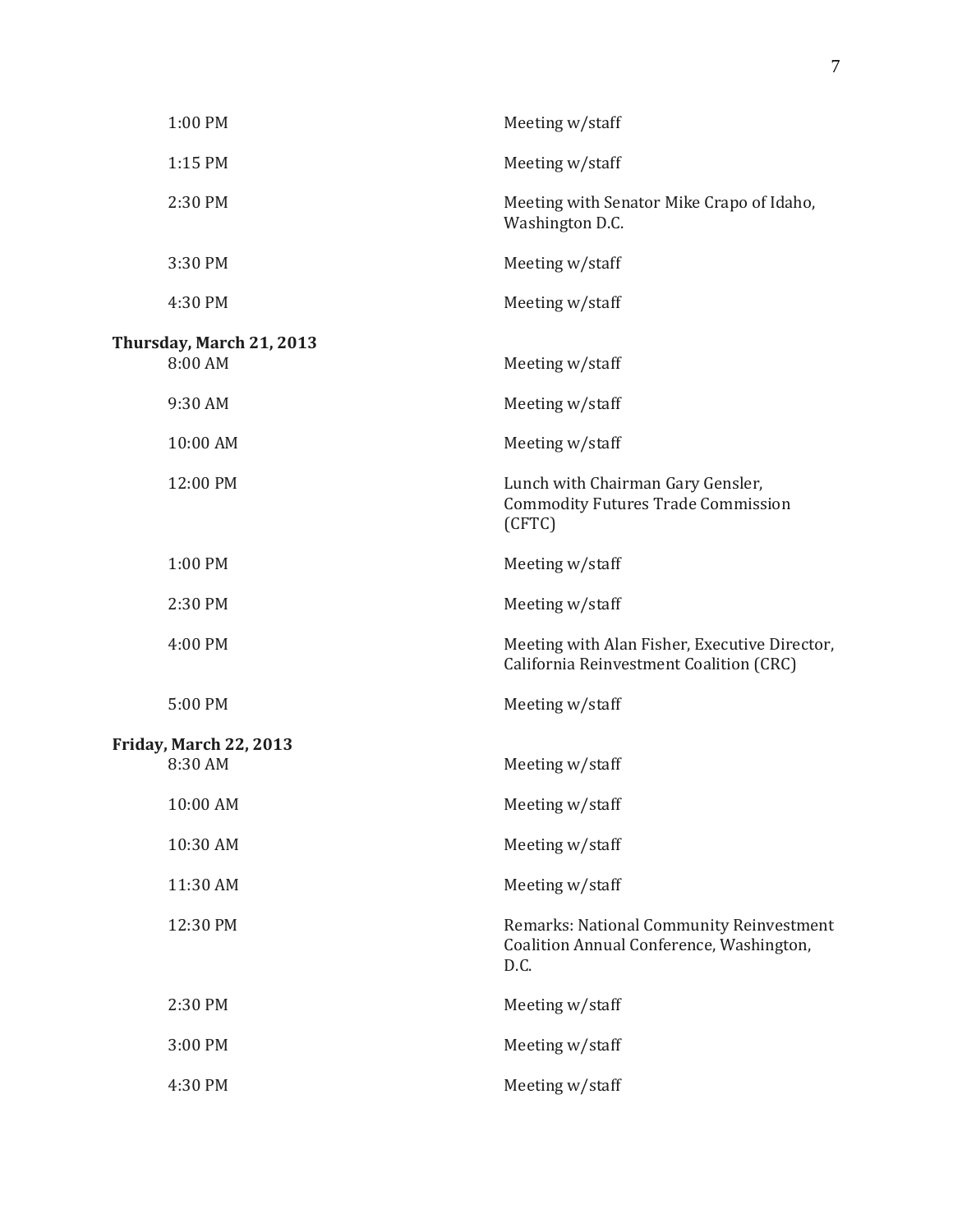| Monday, March 25, 2013<br>All Day    | Holiday (Passover)                                                 |
|--------------------------------------|--------------------------------------------------------------------|
| Tuesday, March 26, 2013<br>9:00 AM   | Meeting w/staff                                                    |
| 9:30 AM                              | Meeting w/staff                                                    |
| 10:00 AM                             | Meeting w/staff                                                    |
| 11:00 AM                             | Meeting w/staff                                                    |
| 12:00 PM                             | Meeting w/staff                                                    |
| 12:30 PM                             | Lunch with Acting Director Richard Cordray,<br><b>CFPB</b>         |
| 1:30 PM                              | Meeting w/staff                                                    |
| 2:00 PM                              | Meeting w/staff                                                    |
| 2:30 PM                              | Meeting w/staff                                                    |
| 3:30 PM                              | Meeting w/staff                                                    |
| Wednesday, March 27, 2013<br>9:00 AM | Meeting w/staff                                                    |
| 11:00 AM                             | Meeting w/staff                                                    |
| 12:00 PM                             | Meeting w/staff                                                    |
| 1:00 PM                              | Meeting w/staff                                                    |
| 1:30 PM                              | Meeting w/staff                                                    |
| 2:00 PM                              | Meeting w/staff                                                    |
| 3:30 PM                              | Meeting with Governor Dan Tarullo, FRB                             |
| 5:00 PM                              | Meeting w/staff                                                    |
| 5:30 PM                              | Meeting w/staff                                                    |
| Thursday, March 28, 2013<br>8:00 AM  | Remarks: Financial Stability Industry Council,<br>Washington, D.C. |
|                                      |                                                                    |